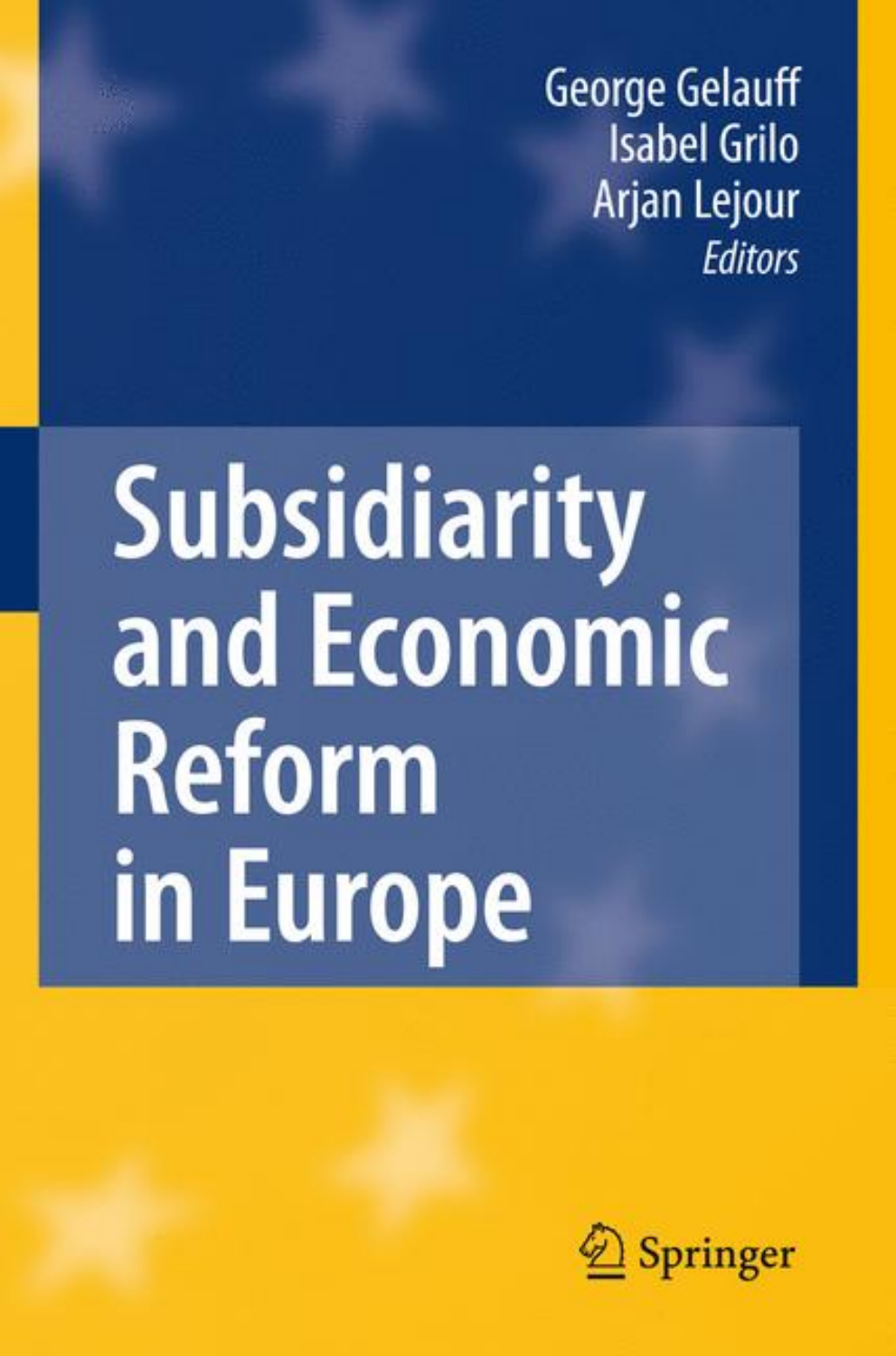Subsidiarity and Economic Reform in Europe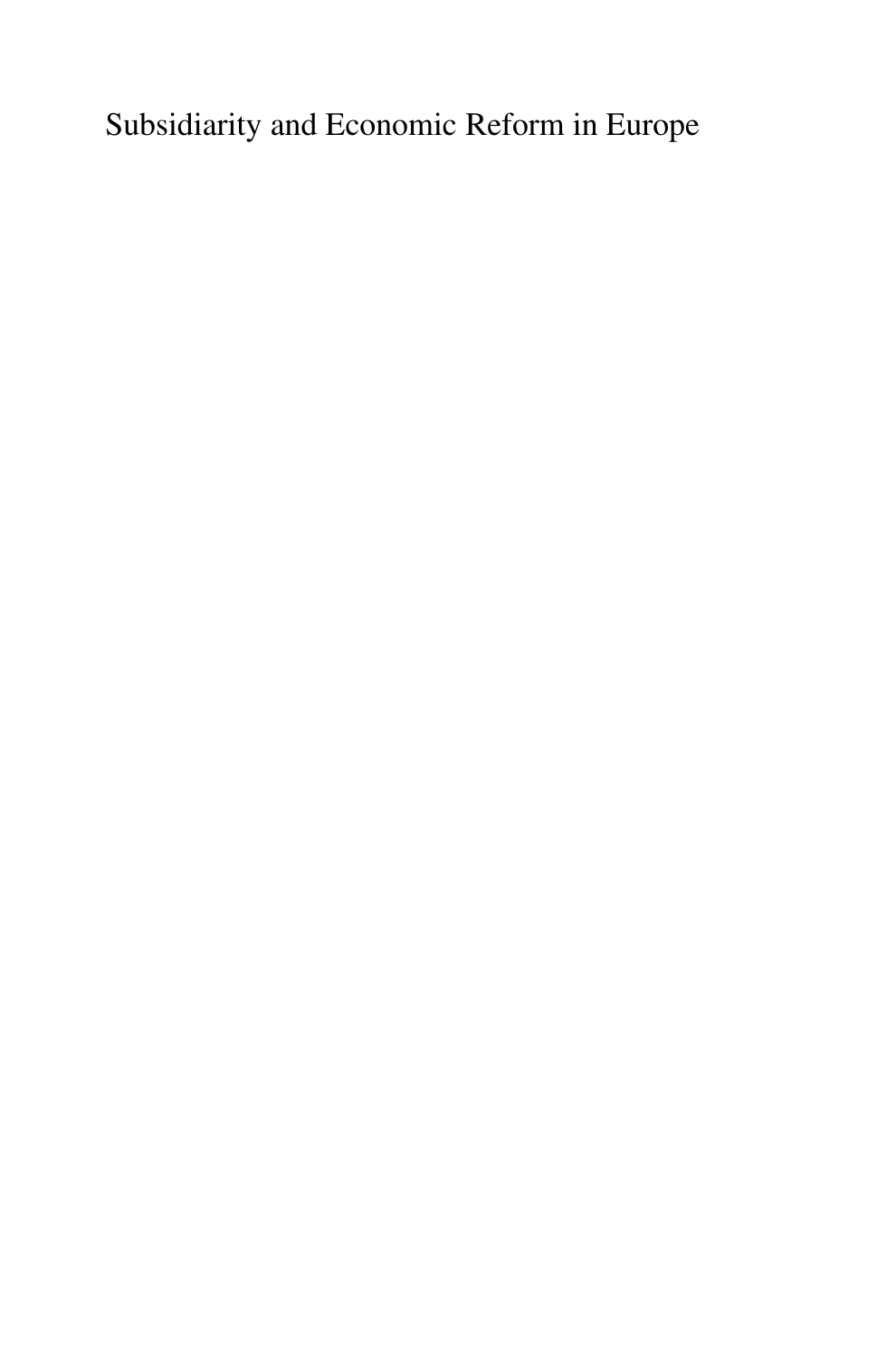George Gelauff · Isabel Grilo · Arjan Lejour Editors

# Subsidiarity and Economic Reform in Europe

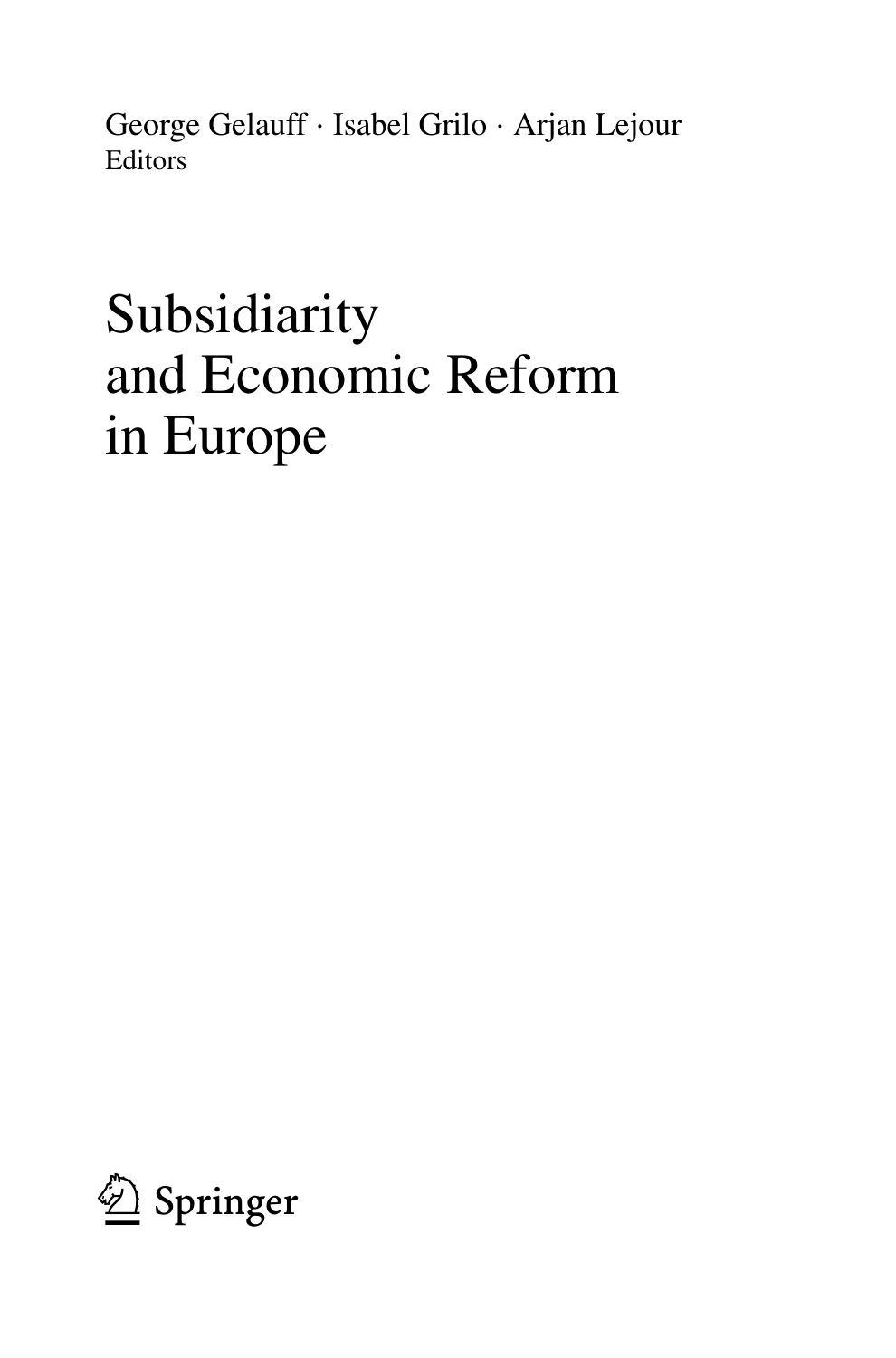George Gelauff Arjan Lejour

CPB Netherlands Bureau for Economic Policy Analysis Van Stolkweg 14 2585 JR The Hague **Netherlands** 

g.m.m.gelauff@cpb.nl a.m.lejour@cpb.nl

Isabel Grilo

European Commission DG Enterprise and Industry Avenue d'Auderghem 45 1040 Brussels Belgium isabel.grilo@ec.europa.eu

ISBN 978-3-540-77245-3 e-ISBN 978-3-540-77264-4

DOI 10.1007/978-3-540-77264-4

Library of Congress Control Number: 2008922298

c 2008 Springer-Verlag Berlin Heidelberg

This work is subject to copyright. All rights are reserved, whether the whole or part of the material is concerned, specifically the rights of translation, reprinting, reuse of illustrations, recitation, broadcasting, reproduction on microfilm or in any other way, and storage in data banks. Duplication of this publication or parts thereof is permitted only under the provisions of the German Copyright Law of September 9, 1965, in its current version, and permission for use must always be obtained from Springer. Violations are liable to prosecution under the German Copyright Law.

The use of general descriptive names, registered names, trademarks, etc. in this publication does not imply, even in the absence of a specific statement, that such names are exempt from the relevant protective laws and regulations and therefore free for general use.

*Production:* le-tex Jelonek, Schmidt & Vöckler GbR, Leipzig *Cover design:* WMX Design GmbH, Heidelberg

Printed on acid-free paper

987654321

springer.com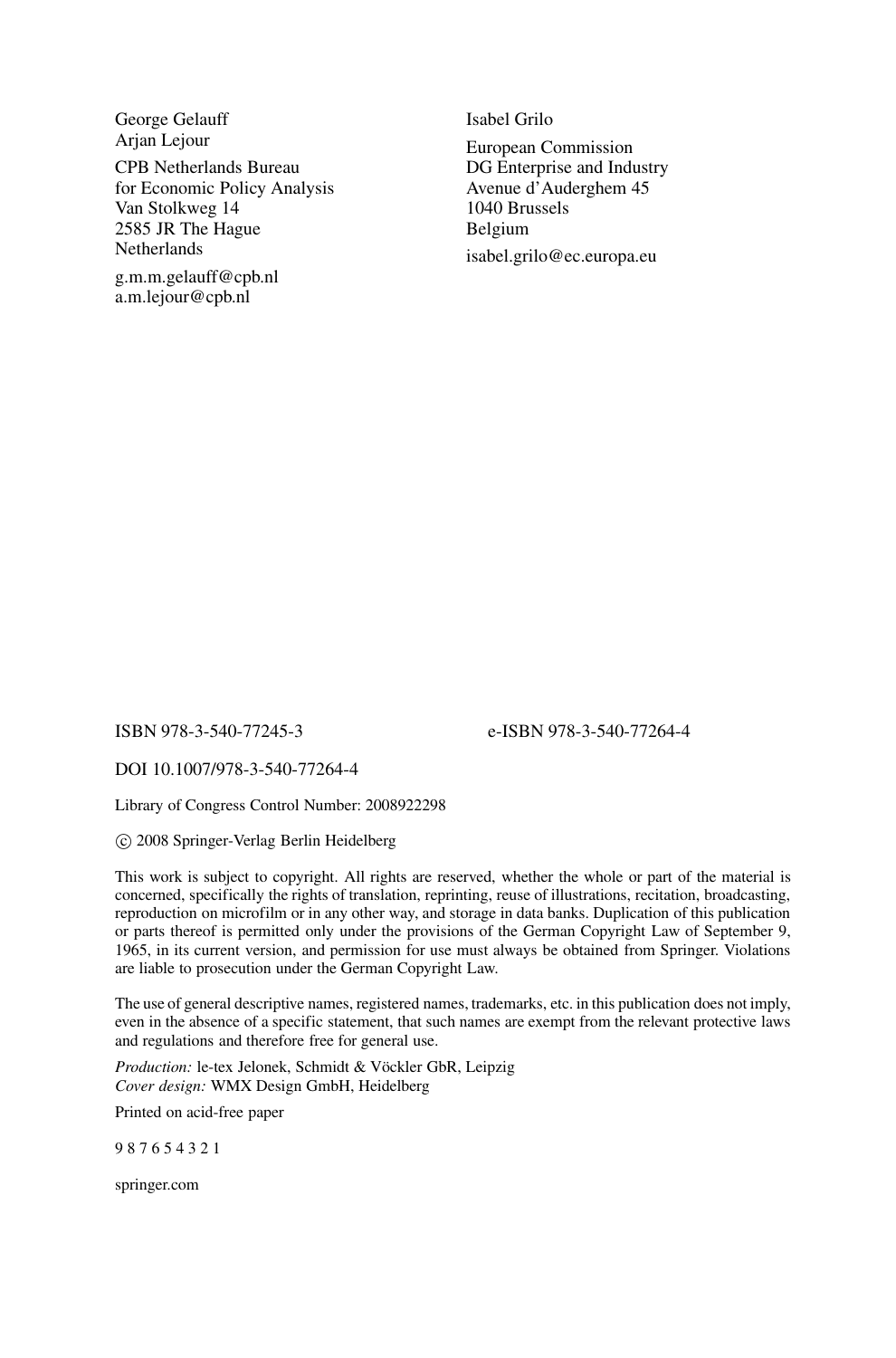# **Preface**

Sometimes the European Union is seen as a big success, sometimes it is not. It is successful in integrating the market economies of 27 European countries and 500 million citizens in fifty years time. Now it is the biggest economy in the world, but in many areas other than the Internal Market the role of the EU is much more limited. Besides historical reasons, other motives for the division of competences between the EU and the Member States explain the current role of the EU. In this book the authors discuss, mainly from an economic perspective, this division of responsibilities for economic policy. They concentrate on education and innovation, internal market policy and the common agricultural policy, corporate income taxation, regional policy and transport policy. They ask whether it is efficient to assign these policies to the national or the European level and try to explain the current division of these responsibilities. This leads to interesting conclusions on the role of the European Union and the Member States in economic policy making which are also very relevant for economic reforms triggered by the Lisbon strategy.

The chapters in this book are based on contributions presented at the conference *Subsidiarity and Economic Reform in Europe* in Brussels, November 8-9, 2006.<sup>1</sup> The conference was organized by the European Commission, CPB Netherlands Bureau for Economic Policy Analysis and the Dutch Ministry of Economic Affairs.2 The Ministry also provided financial support for the publication of this book, which is much appreciated. We, as editors of the book and organizers of the conference, want to express our gratitude to everybody who supported the conference and publication of the book. In particular, we want to thank Stephan Raes, who was very active in initiating this project within the Dutch Ministry of Economic Affairs, and Jacques Pelkmans for his support in composing the program and for recommending very qualified authors. Moreover, we are grateful to Gert-Jan Koopmans for giving support from the European Commission

 $\overline{a}$ 

<sup>1</sup> See: www.cpb.nl/goto/subsidiarity/.

<sup>&</sup>lt;sup>2</sup> Note that all contributions in this book are written on a personal title and do not necessarily reflect the views of the European Commission, CPB or the Dutch Ministry of Economic Affairs.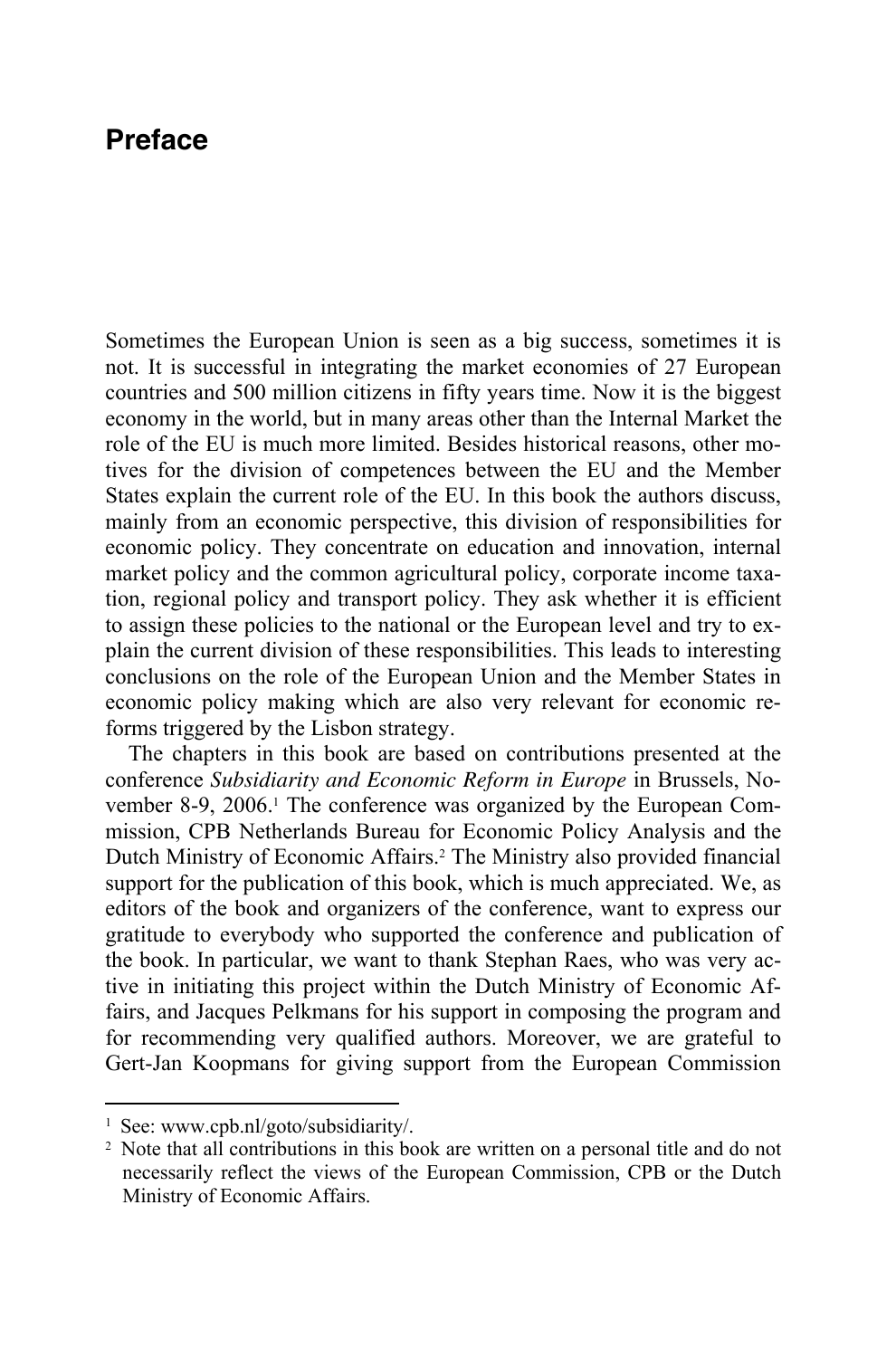and for hosting a small workshop, as appetizer for the conference. We enjoyed our work as editors. Our job was made easier by the enthusiastic and prompt responses of the contributors and above all by the accurate lay-out editing work of Jeannette Verbruggen (CPB).

The editors, George Gelauff Isabel Grilo Arjan Lejour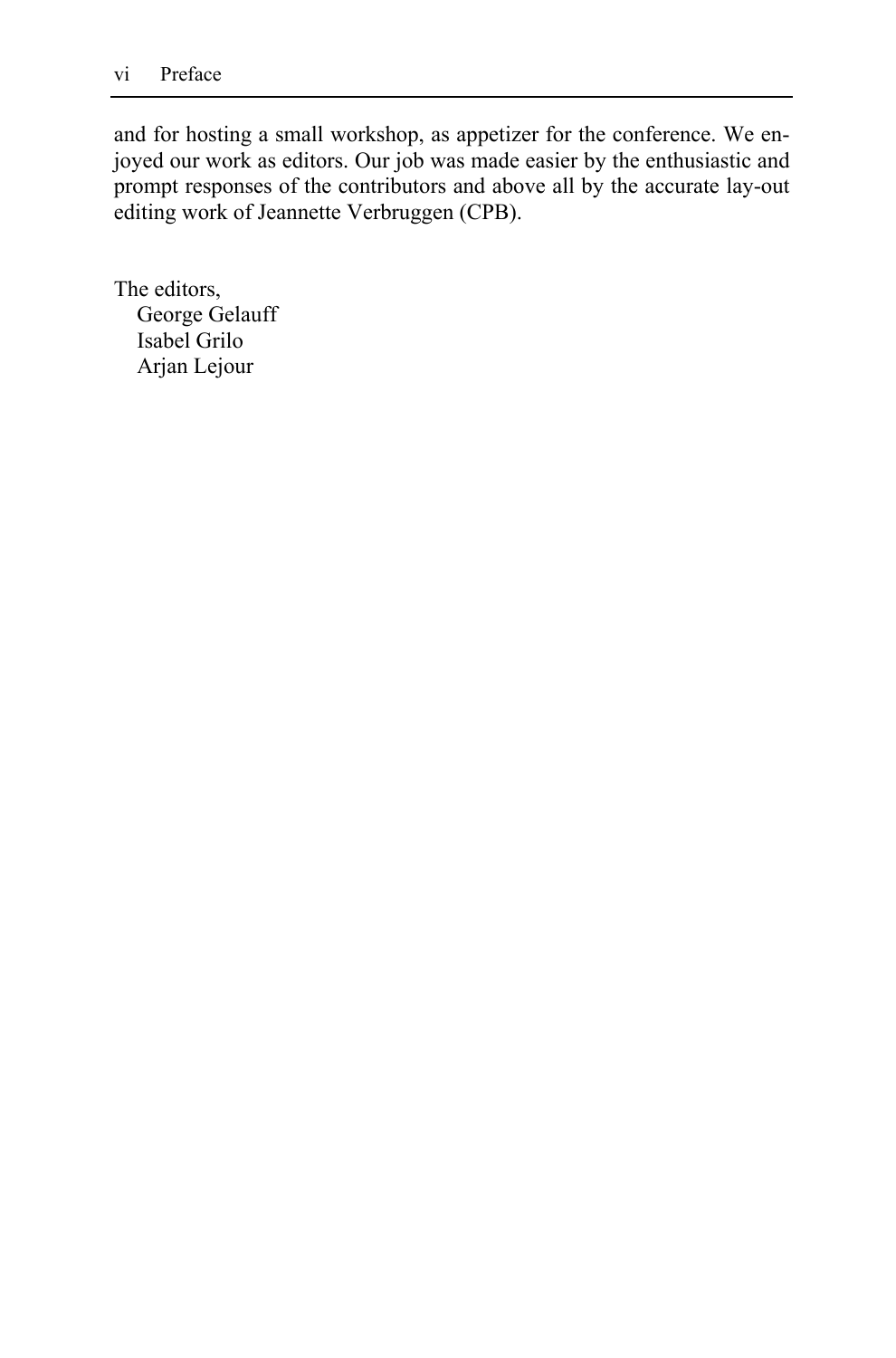# **Contents**

| George Gelauff, Isabel Grilo and Arjan Lejour                  |  |
|----------------------------------------------------------------|--|
|                                                                |  |
|                                                                |  |
|                                                                |  |
|                                                                |  |
|                                                                |  |
|                                                                |  |
|                                                                |  |
|                                                                |  |
|                                                                |  |
| Sjef Ederveen, George Gelauff and Jacques Pelkmans             |  |
|                                                                |  |
|                                                                |  |
|                                                                |  |
|                                                                |  |
|                                                                |  |
|                                                                |  |
| 3 Who Shall Decide What? Citizens' Attitudes Towards Political |  |
|                                                                |  |
| Joachim Ahrens, Martin Meurers and Carsten Renner              |  |
|                                                                |  |
|                                                                |  |
|                                                                |  |
| 3.4 Attitudes of citizens in the new member countries52        |  |
|                                                                |  |
|                                                                |  |
|                                                                |  |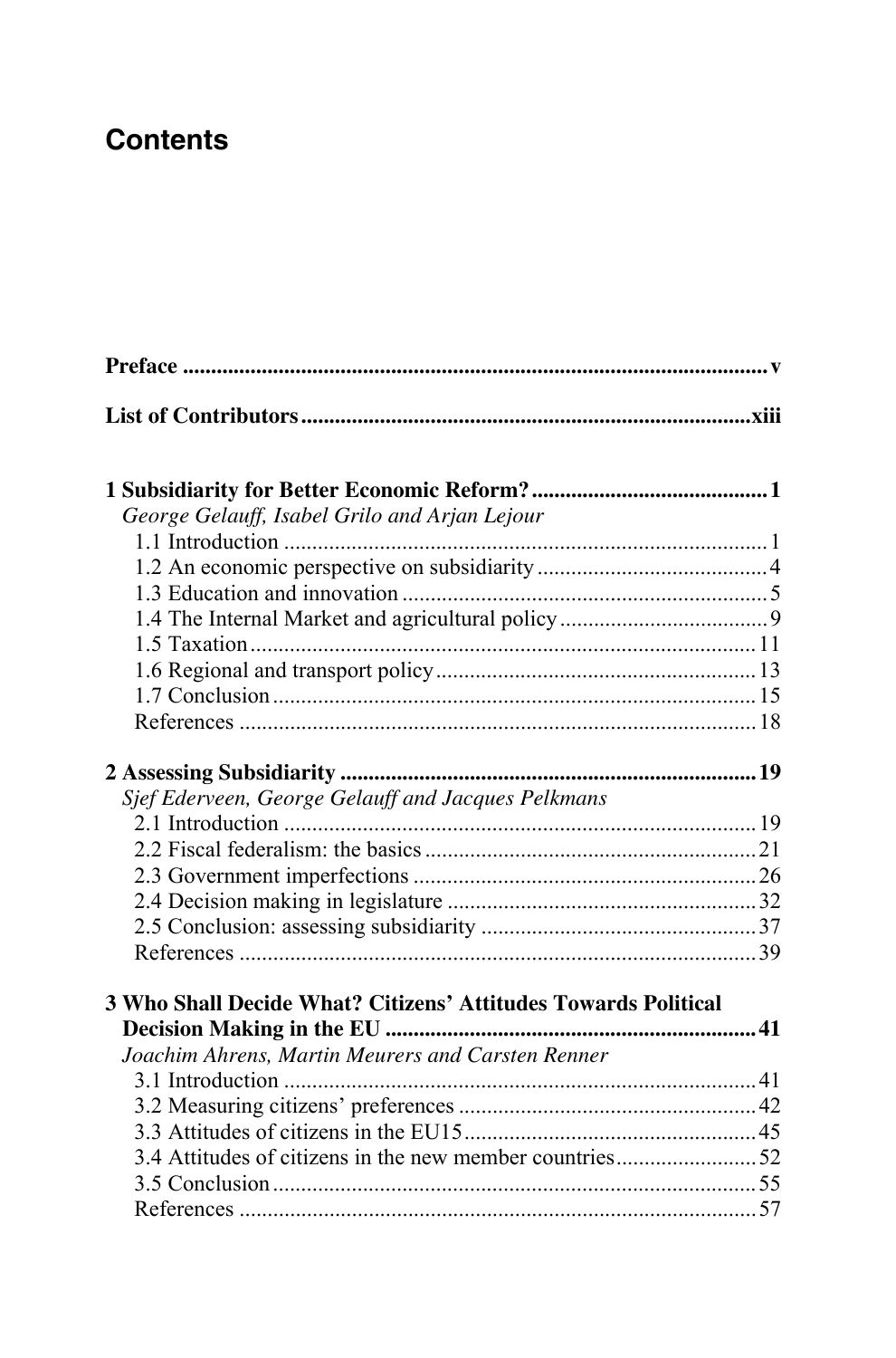| Jan Willem Oosterwijk                                               |     |
|---------------------------------------------------------------------|-----|
|                                                                     |     |
|                                                                     |     |
|                                                                     |     |
|                                                                     |     |
|                                                                     |     |
| 5 Higher Education Reform and the Renewed Lisbon Strategy:          |     |
|                                                                     |     |
| Frederick van der Ploeg and Reinhilde Veugelers                     |     |
|                                                                     |     |
|                                                                     |     |
|                                                                     |     |
|                                                                     |     |
|                                                                     |     |
|                                                                     |     |
| 6 Higher Education, Mobility and the Subsidiarity Principle  97     |     |
| Marcel Gérard                                                       |     |
|                                                                     |     |
| 6.2 Mobile students: from the Production to the Origin Principle 98 |     |
| 6.3 Assigning responsibility for attracting mobile researchers 105  |     |
|                                                                     |     |
|                                                                     |     |
| 7 European Coordination of Higher Education 113                     |     |
| Sjef Ederveen and Laura Thissen                                     |     |
|                                                                     |     |
| 7.2 Student mobility: developments and determinants 114             |     |
|                                                                     |     |
|                                                                     |     |
|                                                                     |     |
|                                                                     |     |
| 8 On the Roles and Rationales of European STI-Policies              | 129 |
| Rahel Falk, Werner Hölzl and Hannes Leo                             |     |
|                                                                     |     |
|                                                                     |     |
|                                                                     |     |
|                                                                     |     |
|                                                                     |     |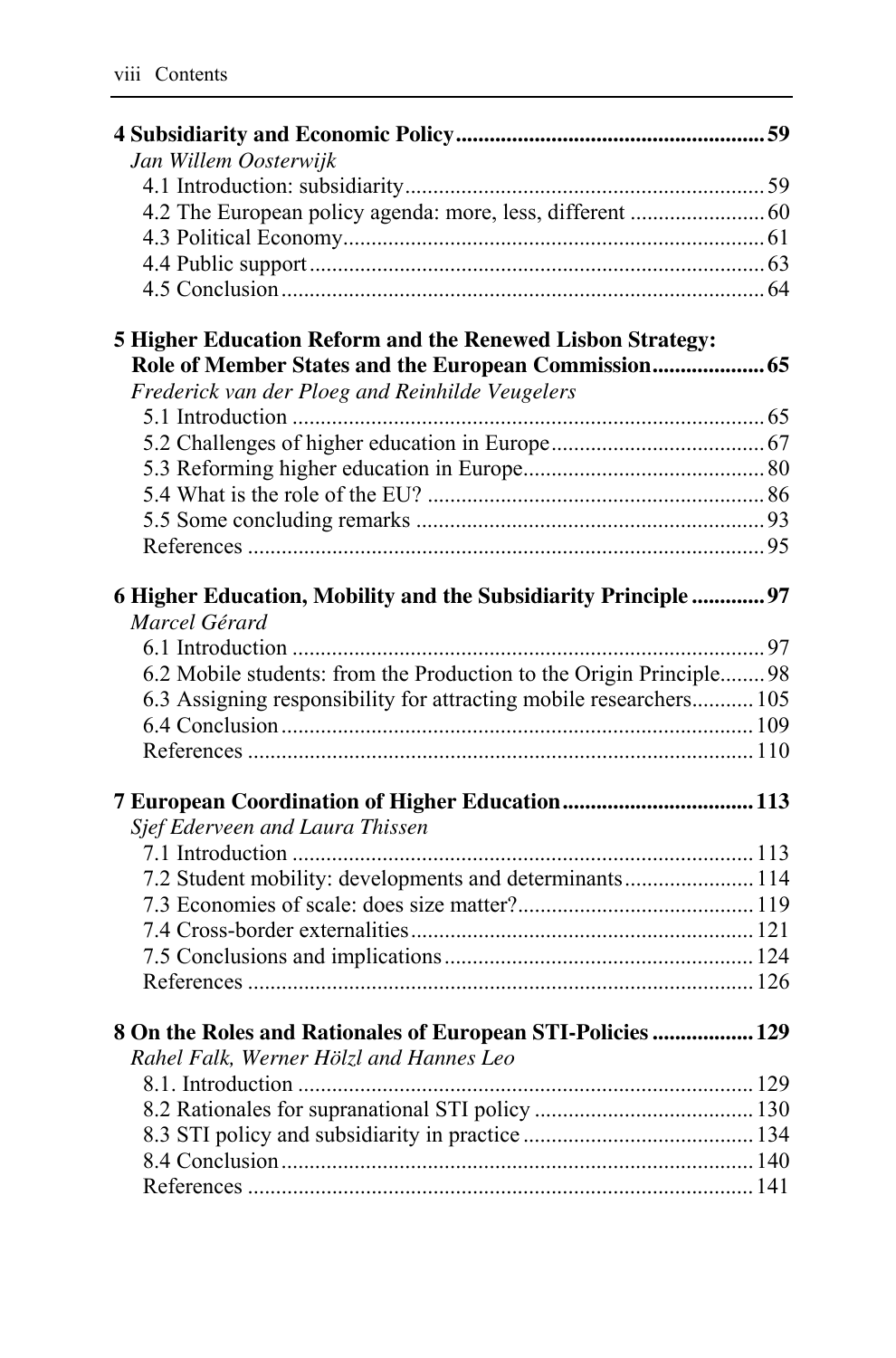| Albert van der Horst, Arjan Lejour and Bas Straathof                 |  |
|----------------------------------------------------------------------|--|
|                                                                      |  |
| 9.2 Innovation policy and the principles of subsidiarity 144         |  |
|                                                                      |  |
|                                                                      |  |
|                                                                      |  |
|                                                                      |  |
| 157 10 Integrating Regulated Networks Markets in Europe  157         |  |
| Jordi Gual                                                           |  |
|                                                                      |  |
|                                                                      |  |
| 10.3 What is different about network services? 161                   |  |
| 10.4 The integration strategy in specific network services: banking, |  |
|                                                                      |  |
|                                                                      |  |
|                                                                      |  |
| 177 Subsidiarity and the Internal Services Market 177                |  |
| Arjan Lejour                                                         |  |
|                                                                      |  |
|                                                                      |  |
|                                                                      |  |
|                                                                      |  |
|                                                                      |  |
|                                                                      |  |
|                                                                      |  |
| 12 Agriculture Policy: What Roles for the EU and the Member          |  |
|                                                                      |  |
| <b>Harald Grethe</b>                                                 |  |
|                                                                      |  |
|                                                                      |  |
|                                                                      |  |
| 12.4 Why is the CAP not in accordance with the subsidiarity          |  |
| principle? Political economy considerations and dynamics  204        |  |
| 12.5 Conclusions on agricultural policy - How to get closer to the   |  |
|                                                                      |  |
|                                                                      |  |
|                                                                      |  |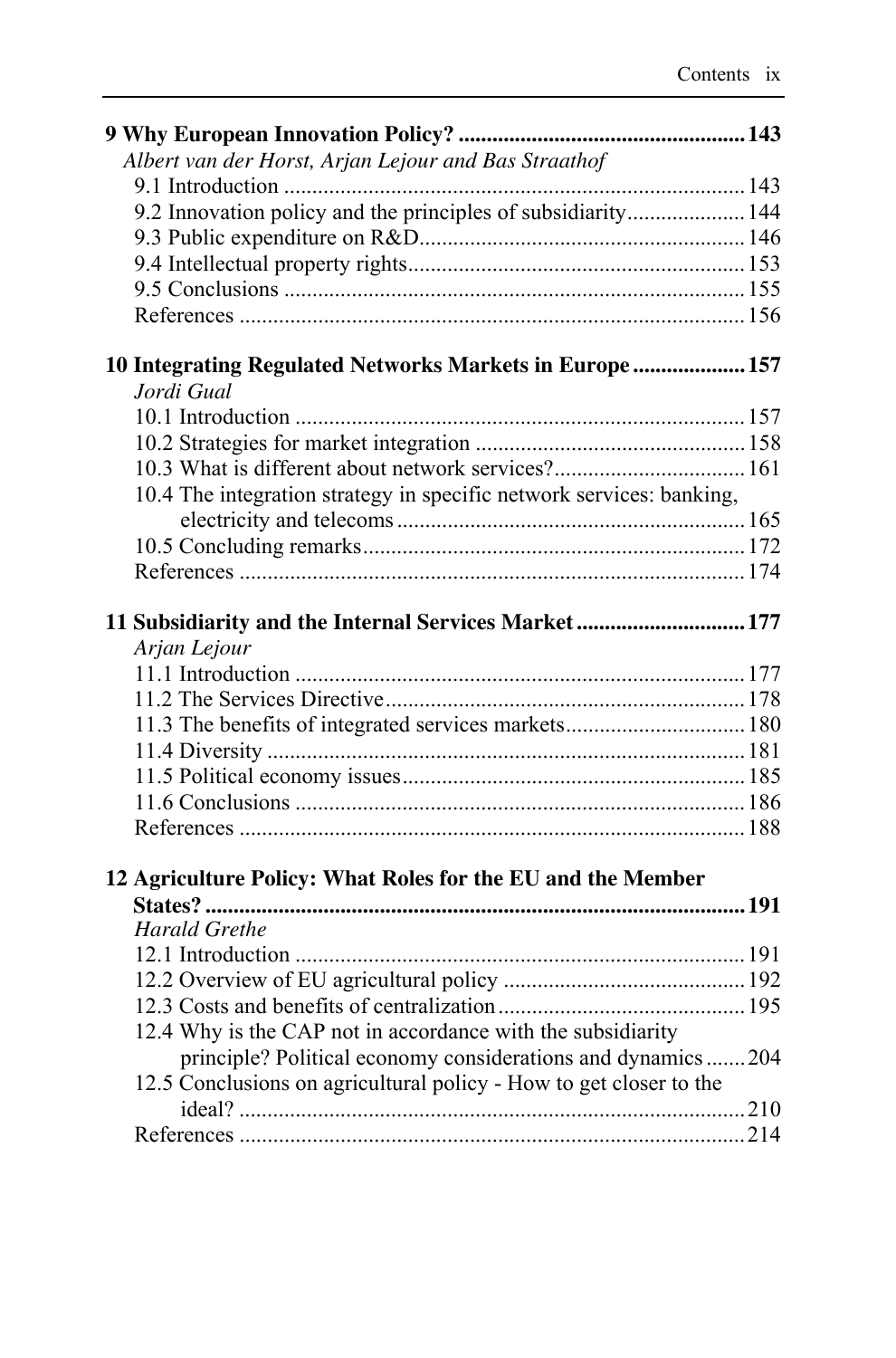| 13 Tax Policy and Subsidiarity in the European Union 219             |  |
|----------------------------------------------------------------------|--|
| Michael Keen and Ruud de Mooij                                       |  |
|                                                                      |  |
|                                                                      |  |
|                                                                      |  |
|                                                                      |  |
| 13.5 Administrative measures as a substitute for policy choices  236 |  |
|                                                                      |  |
|                                                                      |  |
| 14 Coordinating Corporation Taxes in the European Union:             |  |
|                                                                      |  |
| Sijbren Cnossen                                                      |  |
|                                                                      |  |
|                                                                      |  |
| 14.3 Bottom-up approach: tax coordination by Member States  250      |  |
|                                                                      |  |
|                                                                      |  |
|                                                                      |  |
| 15 Code of Coordination for Corporate Taxation  259                  |  |
| Albert van der Horst                                                 |  |
|                                                                      |  |
|                                                                      |  |
|                                                                      |  |
|                                                                      |  |
|                                                                      |  |
|                                                                      |  |
| 16 Corporate Income Taxation and the Subsidiarity Principle 273      |  |
| François Pouget and Eloïse Stéclebout-Orseau                         |  |
|                                                                      |  |
| 16.2 Corporate taxation coordination in the European Union  276      |  |
|                                                                      |  |
|                                                                      |  |
|                                                                      |  |
|                                                                      |  |
| Iain Begg                                                            |  |
|                                                                      |  |
|                                                                      |  |
|                                                                      |  |
| 17.4 The Structural Funds in economic governance301                  |  |
|                                                                      |  |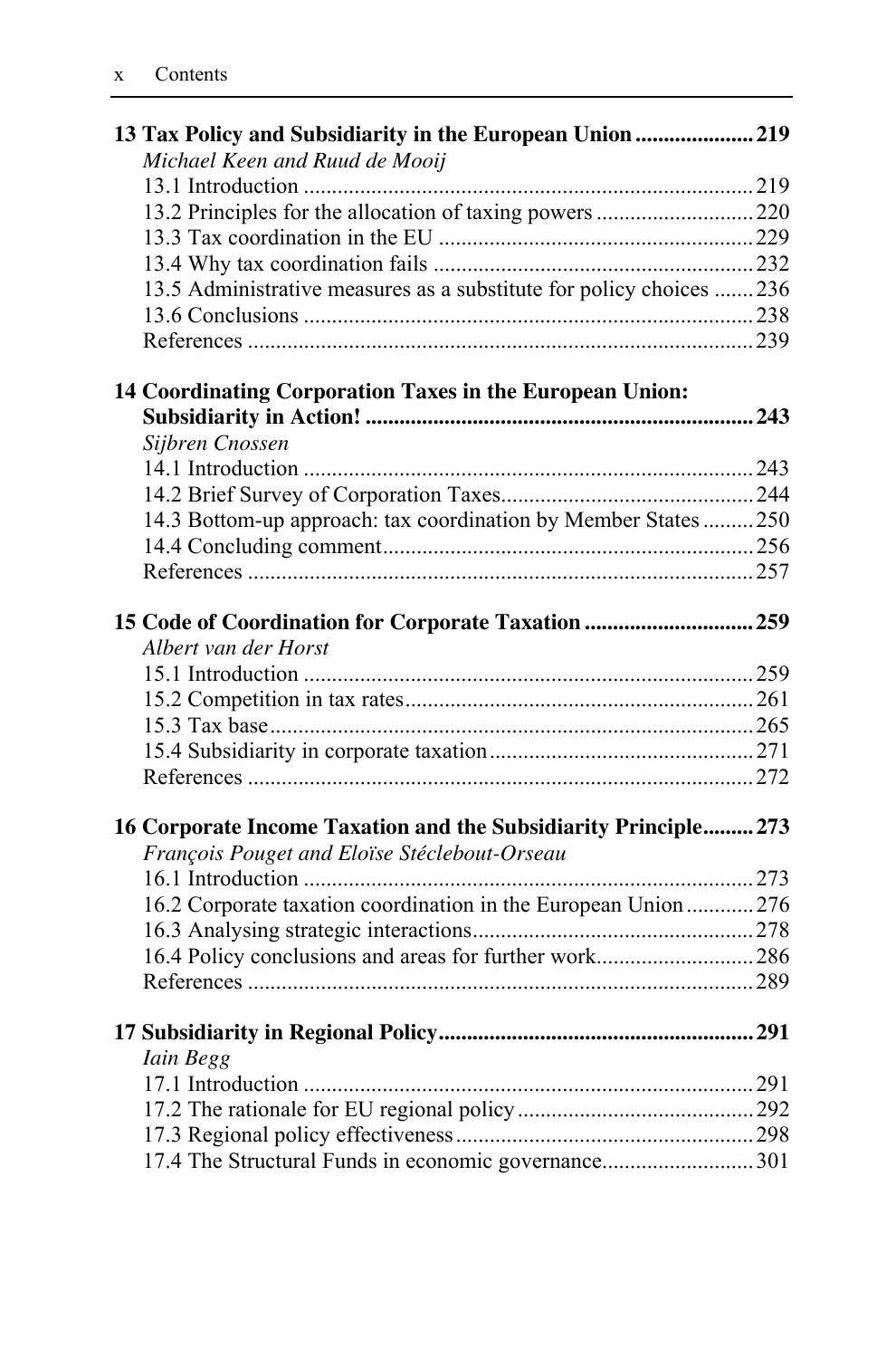| 18 Regional Policy as a Means to Curb Immigration311             |     |
|------------------------------------------------------------------|-----|
| Robert Fenge and Volker Meier                                    |     |
|                                                                  |     |
| 18.2 Potential migration and its impact on unemployment 314      |     |
| 18.3 Regional policy against undesired immigration 316           |     |
|                                                                  |     |
|                                                                  |     |
|                                                                  |     |
| <b>19 Subsidiarity and Transport Policy in Europe:</b>           |     |
| What EU-Subsidies Do We Need for the TEN? 325                    |     |
| Bruno de Borger and Stef Proost                                  |     |
|                                                                  | 325 |
| 19.2 The economics of infrastructure provision by Member States  |     |
|                                                                  | 326 |
| 19.3 Pricing and capacity choices by Member States or regions in |     |
|                                                                  | 332 |
| 19.4 What subsidy rules make sense for TEN investments?337       |     |
|                                                                  |     |
|                                                                  |     |
|                                                                  |     |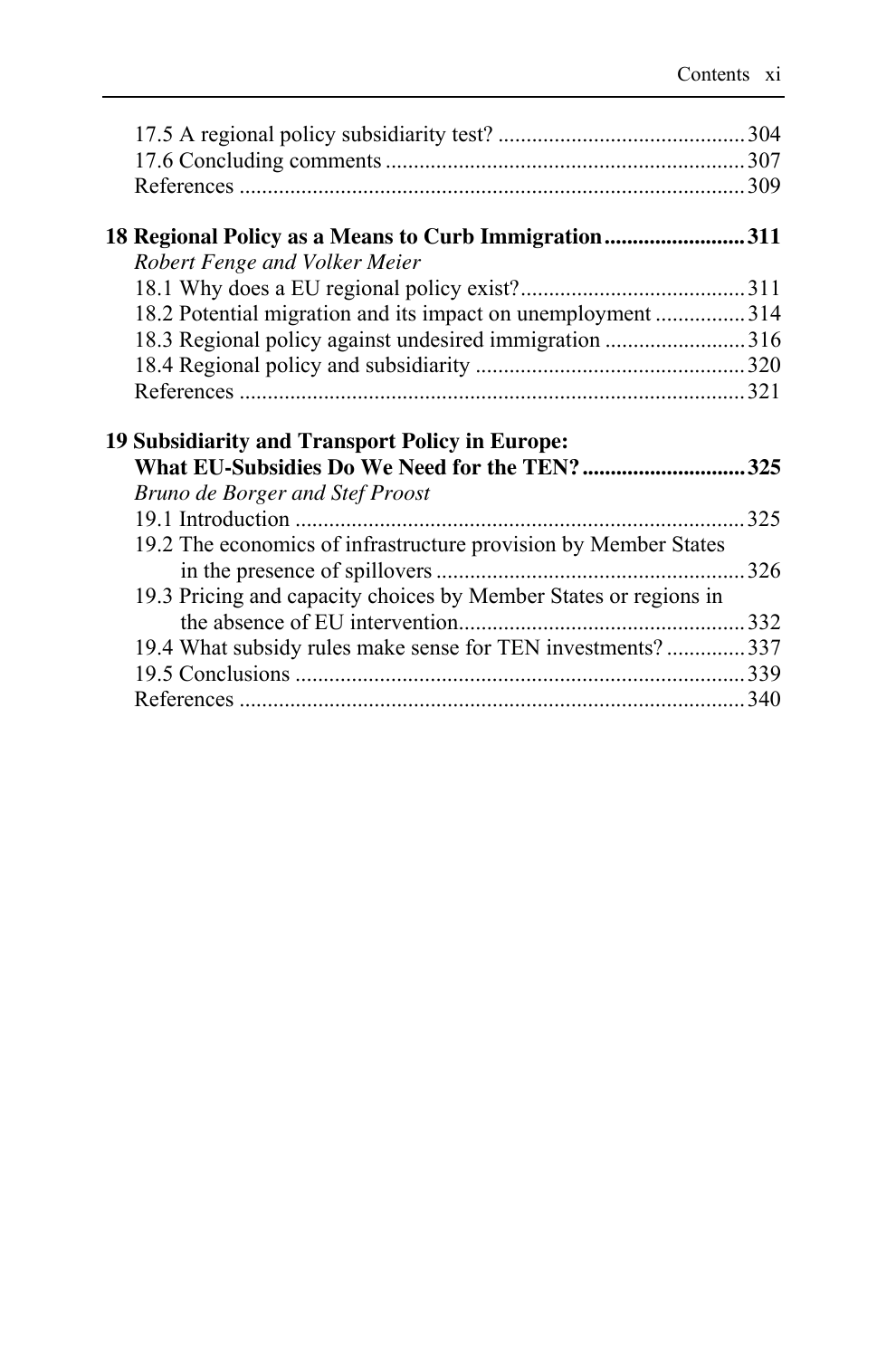# **List of Contributors**

#### Ahrens, Joachim

Private University of Applied Sciences Göttingen Weender Landstraße 3-7, 37073 Göttingen, Germany e-mail: ahrens@pfh-goettingen.de

#### Begg, Iain

European Institute, London School of Economics and Political Science Houghton Street London WC2A 2AE, United Kingdom e-mail: iain.begg@lse.ac.uk

#### Cnossen, Sijbren

University of Maastricht PO Box 616, 6200 MD Maastricht, the Netherlands CPB Netherlands Bureau for Economic Policy Analysis PO Box 80510, 2508 GM The Hague, the Netherlands e-mail: sijbren.cnossen@cpb.nl

De Borger, Bruno

Department of Economics, University of Antwerp Prinsstraat 13, 2000 Antwerp, Belgium e-mail: bruno.deborger@ua.ac.be

#### De Mooij, Ruud

Erasmus University, Rotterdam PO Box 1738, 3000 DR Rotterdam, the Netherlands CPB Netherlands Bureau for Economic Policy Analysis PO Box 80510, 2508 GM The Hague, the Netherlands e-mail: ruud.de.mooij@cpb.nl

Ederveen, Sjef

Directorate General for Economic Policy, Ministry of Economic Affairs PO Box 20101, 2500 EC The Hague, the Netherlands e-mail: S.Ederveen@minez.nl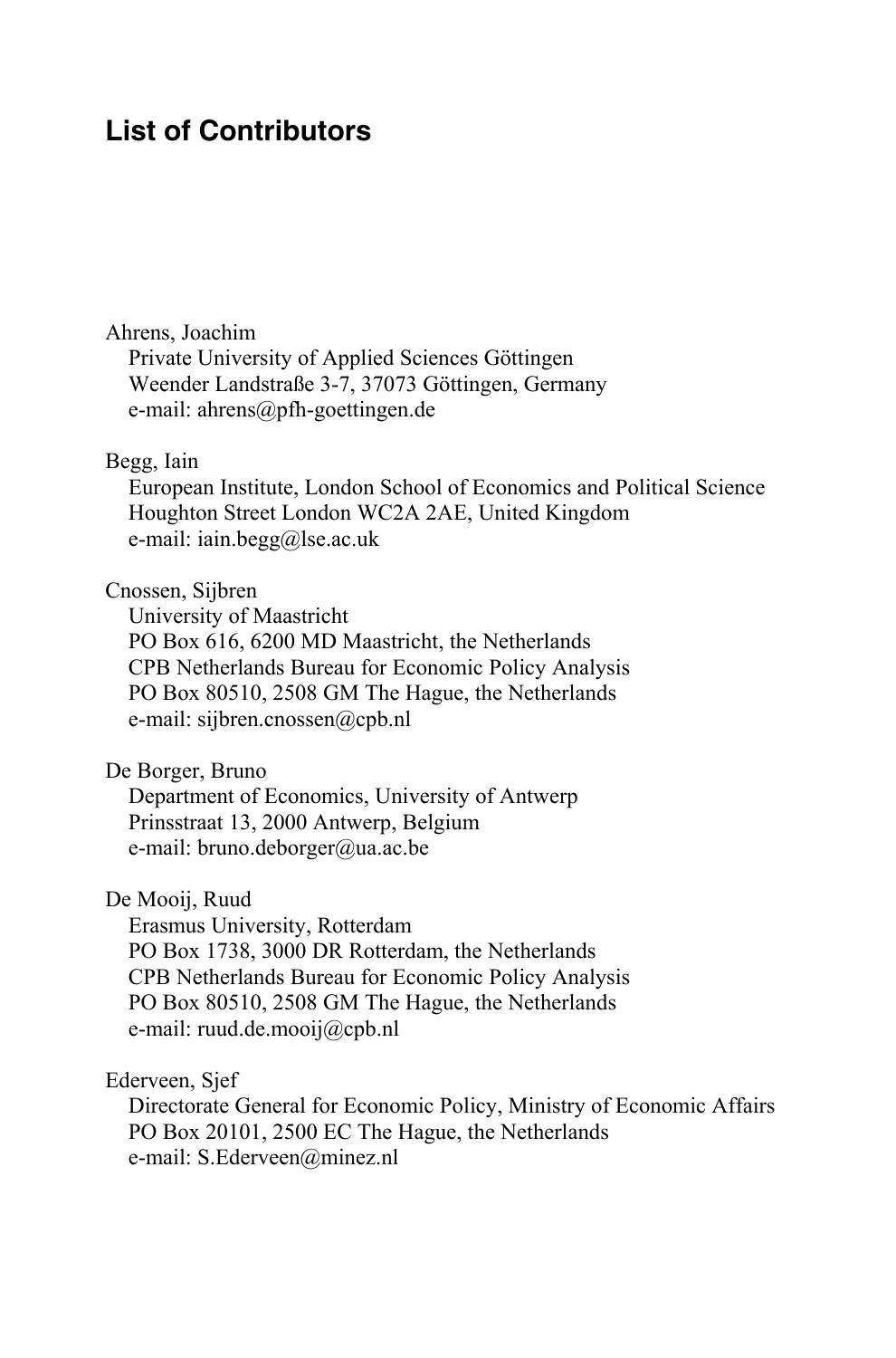#### Falk, Rahel

WIFO Austrian Institute of Economic Research P.O. Box 91, 1103 Vienna, Austria e-mail: rahel.falk@wifo.ac.at

#### Fenge, Robert

Ifo Institute for Economic Research Poschingerstr. 5, 81679 Munich, Germany e-mail: fenge@ifo.de

#### Gelauff, George

CPB Netherlands Bureau for Economic Policy Analysis PO Box 80510, 2508 GM The Hague, the Netherlands e-mail: george.gelauff@cpb.nl

#### Gérard, Marcel

Louvain School of Management, FUCaM, Catholic University of Mons Chaussée de Binche 151, 7000 Mons, Belgium e-mail: marcel.gerard@fucam.ac.be

#### Grethe, Harald

Department of Agricultural Economics and Social Sciences, Faculty of Agriculture and Horticulture, Humboldt University of Berlin Unter den Linden 6, 10099 Berlin, Germany e-mail: harald.grethe@agrar.hu-berlin.de

#### Grilo, Isabel

European Commission, Directorate General Enterprise and Industry Avenue d'Auderghem 45, 1040 Brussels, Belgium e-mail: Isabel.Grilo@ec.europa.eu

#### Gual, Jordi

IESE Business School Av Pearson 21, 08034 Barcelona, Spain e-mail: gual@iese.edu

#### Hölzl, Werner

WIFO Austrian Institute of Economic Research P.O. Box 91, 1103 Vienna, Austria e-mail: werner.hoelzl@wifo.ac.at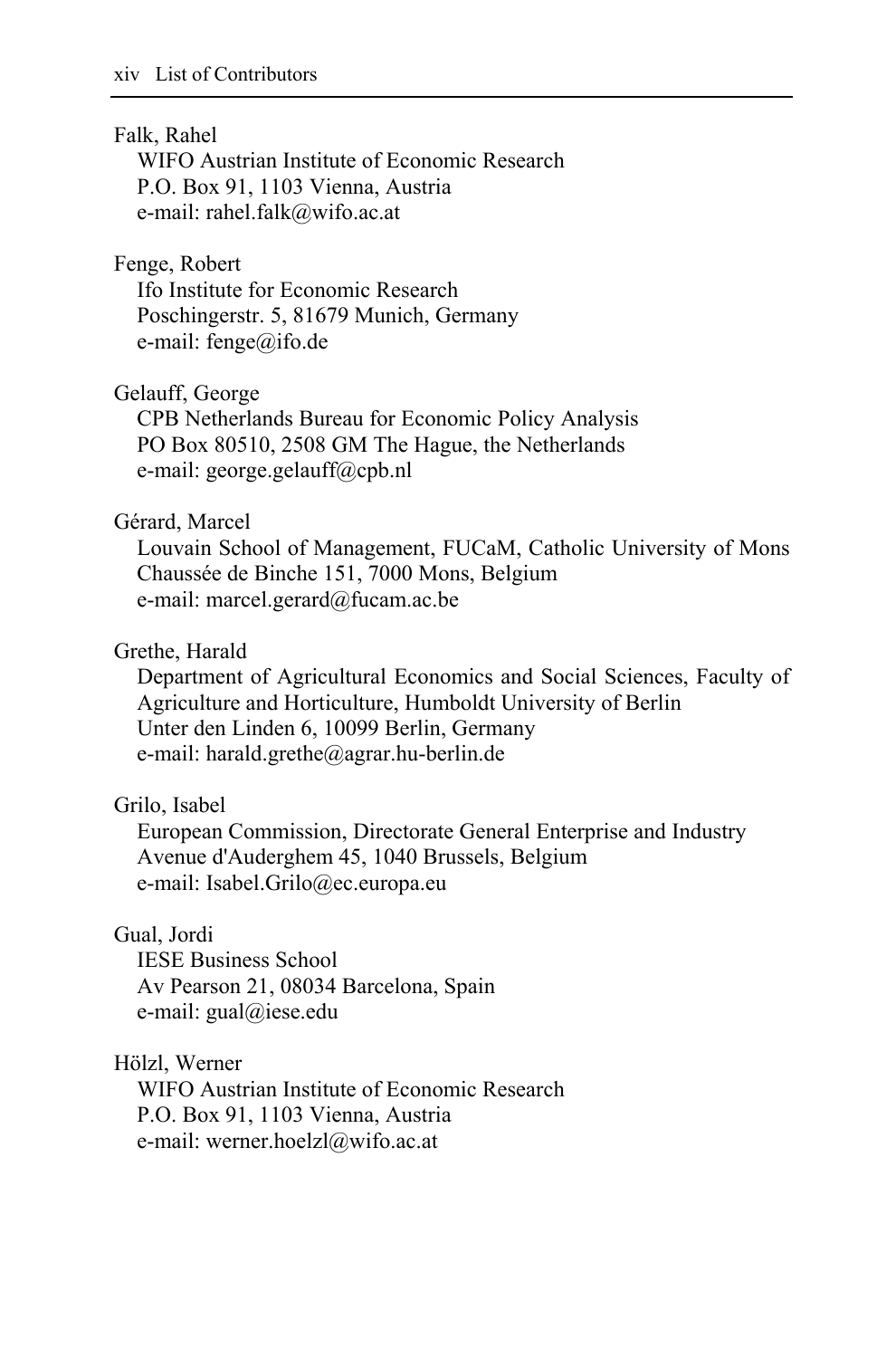#### Keen, Michael

Fiscal Affairs Department International Monetary Fund 700 19th Street, N.W., Washington DC 20431 USA e-mail: mkeen@imf.org

#### Lejour, Arjan

CPB Netherlands Bureau for Economic Policy Analysis P.O. Box 80510, 2508 GM The Hague, the Netherlands e-mail: arjan.lejour@cpb.nl.

#### Leo, Hannes

WIFO Austrian Institute of Economic Research P.O. Box 91, 1103 Vienna, Austria e-mail: hannes.leo@wifo.ac.at

#### Meier, Volker

Ifo Institute for Economic Research Poschingerstr. 5, 81679 Munich, Germany e-mail: meier@ifo.de

#### Meurers, Martin

Federal Ministry of Economics and Technology, Division Fiscal Policy and Federal Budget, Scharnhorststraße 34-37, 10115 Berlin, Germany e-mail: martin.meurers@bmwa.bund.de

#### Oosterwijk, Jan Willem

College van Bestuur, Erasmus University Rotterdam PO Box 1738, 3000 DR Rotterdam, the Netherlands e-mail: oosterwijk@cvb.eur.nl

#### Pelkmans, Jacques

Department of European Economic Studies, College of Europe Dijver 11, 8000 Brugge, Belgium Vlerick School of Management Reep 1, 9000 Gent, Belgium e-mail: jpelkmans@coleurop.be

Pouget, François

University of Paris Dauphine EURIsCO 1 Place du Maréchal de Lattre de Tassigny, 75016 Paris, France e-mail: francois.pouget@dauphine.fr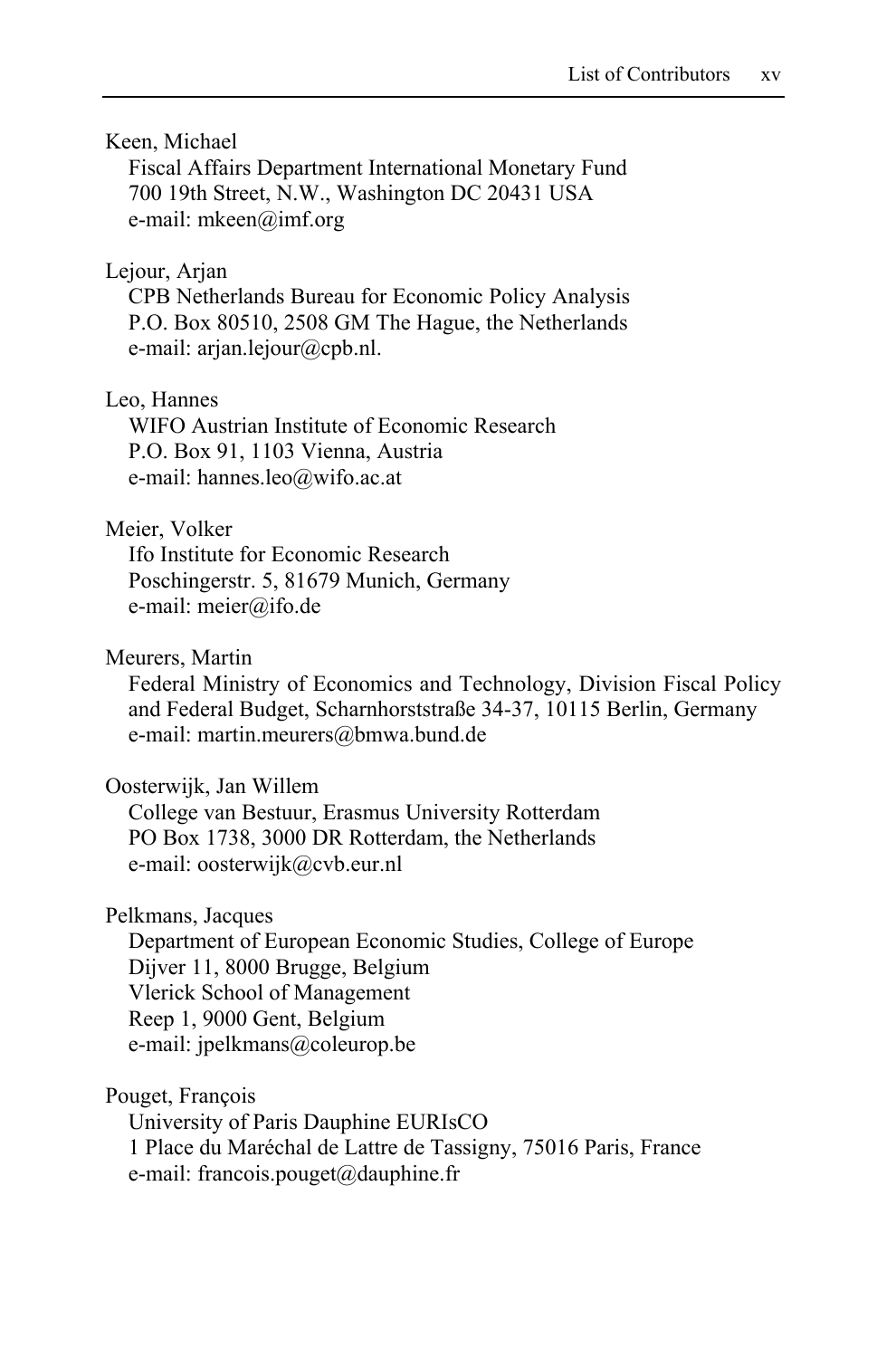#### Proost, Stef

Department of Economics, Catholic University of Leuven Naamsestraat 69, 3000 Leuven, Belgium e-mail: stef.proost@econ.kuleuven.ac.be

#### Renner, Carsten,

IDS GmbH - Analysis and Reporting Services, ALLIANZ GROUP Königinstrasse 28, 80802 Munich, Germany e-mail: carsten.renner@ids.allianz.com

Stéclebout-Orseau, Eloïse

European Central Bank Kaiserstraße 29, 60311 Frankfurt am Main, Germany e-mail: Eloise.Orseau@ecb.europa.eu

#### Straathof, Bas

CPB Netherlands Bureau for Economic Policy Analysis P.O. Box 80510, 2508 GM The Hague, the Netherlands e-mail: bas.straathof@cpb.nl

Thissen, Laura

ECORYS Netherlands P.O. Box 4175, 3006 AD Rotterdam, the Netherlands

e-mail: laura.thissen@ecorys.com

#### Van der Horst, Albert

CPB Netherlands Bureau for Economic Policy Analysis P.O. Box 80510, 2508 GM The Hague, the Netherlands e-mail: albert.van.der.horst@cpb.nl

Van der Ploeg, Frederick

Department of Economics, University of Oxford Manor Road Building, Manor Road, Oxford OX1 3UQ, UK

Veugelers, Reinhilde

Katholieke Universiteit Leuven and EC-BEPA Naamsestraat 69, 3000 Leuven, Belgium e-mail: reinhilde.veugelers@econ.kleuven.be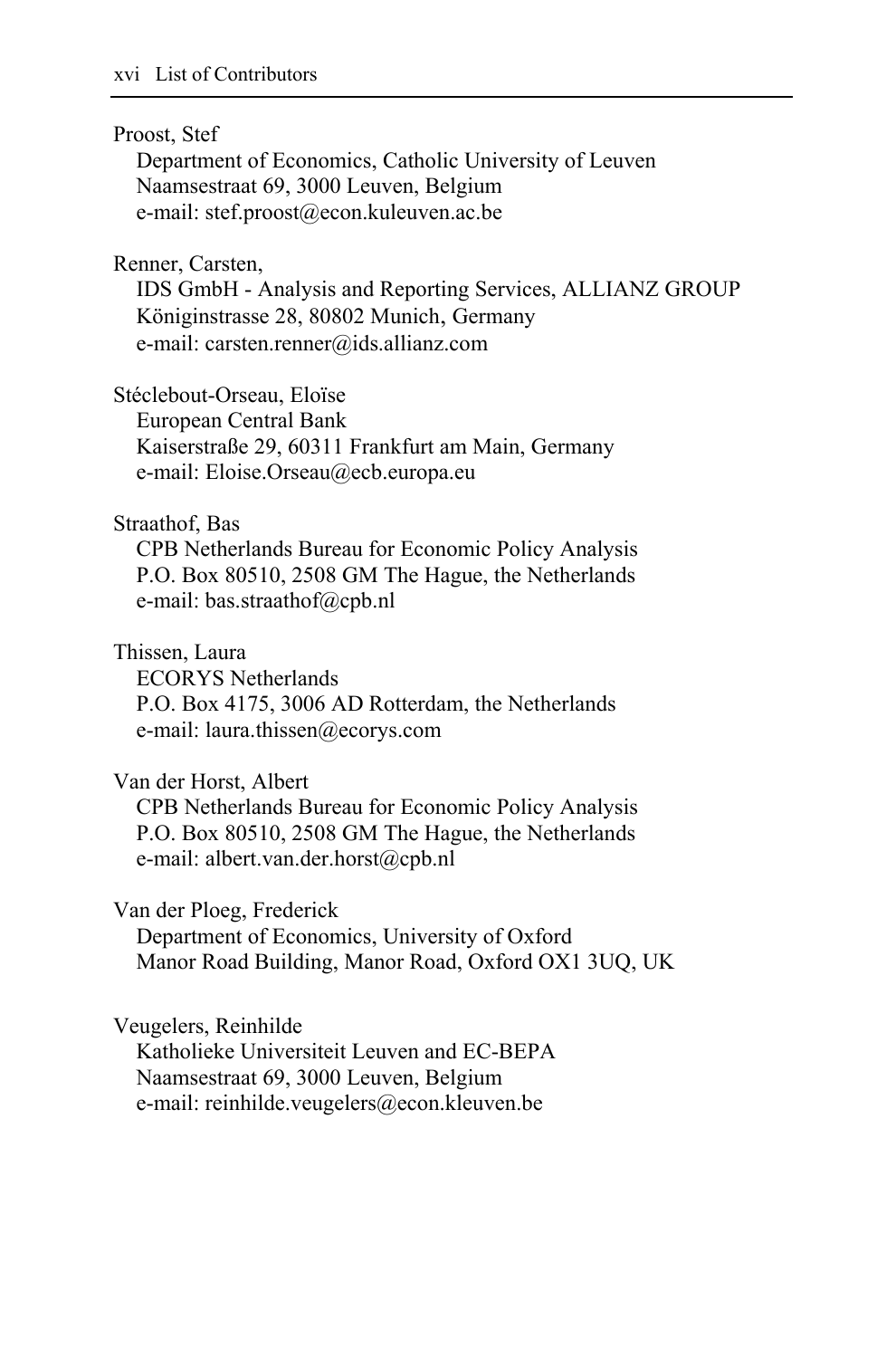# **1 Subsidiarity for Better Economic Reform?**

George Gelauff, Isabel Grilo and Arjan Lejour

# **1.1 Introduction**

-

After the successful conclusion of the Internal Market program in 1992, the scope of the European Union has gradually been widened to include areas of public policy that previously remained within the more or less exclusive sovereignty of the Member States. Such areas include monetary and budgetary policy (through the Stability and Growth Pact, SGP and the Economic and Monetary union, EMU), energy and telecommunications, environmental policy, social policy, innovation policy and immigration policy. Although the extent of European involvement widely differs, it seems nevertheless clear that Europe includes increasingly wider elements of the public domain.

The causes for this widening of the scope are diverse. Clearly, the introduction of the EMU and the SGP were meant to strengthen the European economy per se by handing over sovereignty in monetary and (partly) budgetary policy to Frankfurt and Brussels. The liberalization trend in Member States implied that (semi) public services (energy, health care) increasingly crossed borders and had to fit within existing European schemes of regulation, competition policy and state aid. With innovation being a target in the Lisbon agenda, European cooperation in innovation policy is being strengthened. Cross border environmental problems in Europe legitimize a common European approach. Other areas are included

<sup>&</sup>lt;sup>1</sup> The views expressed here are those of the authors and should not be attributed to the European Commission or CPB.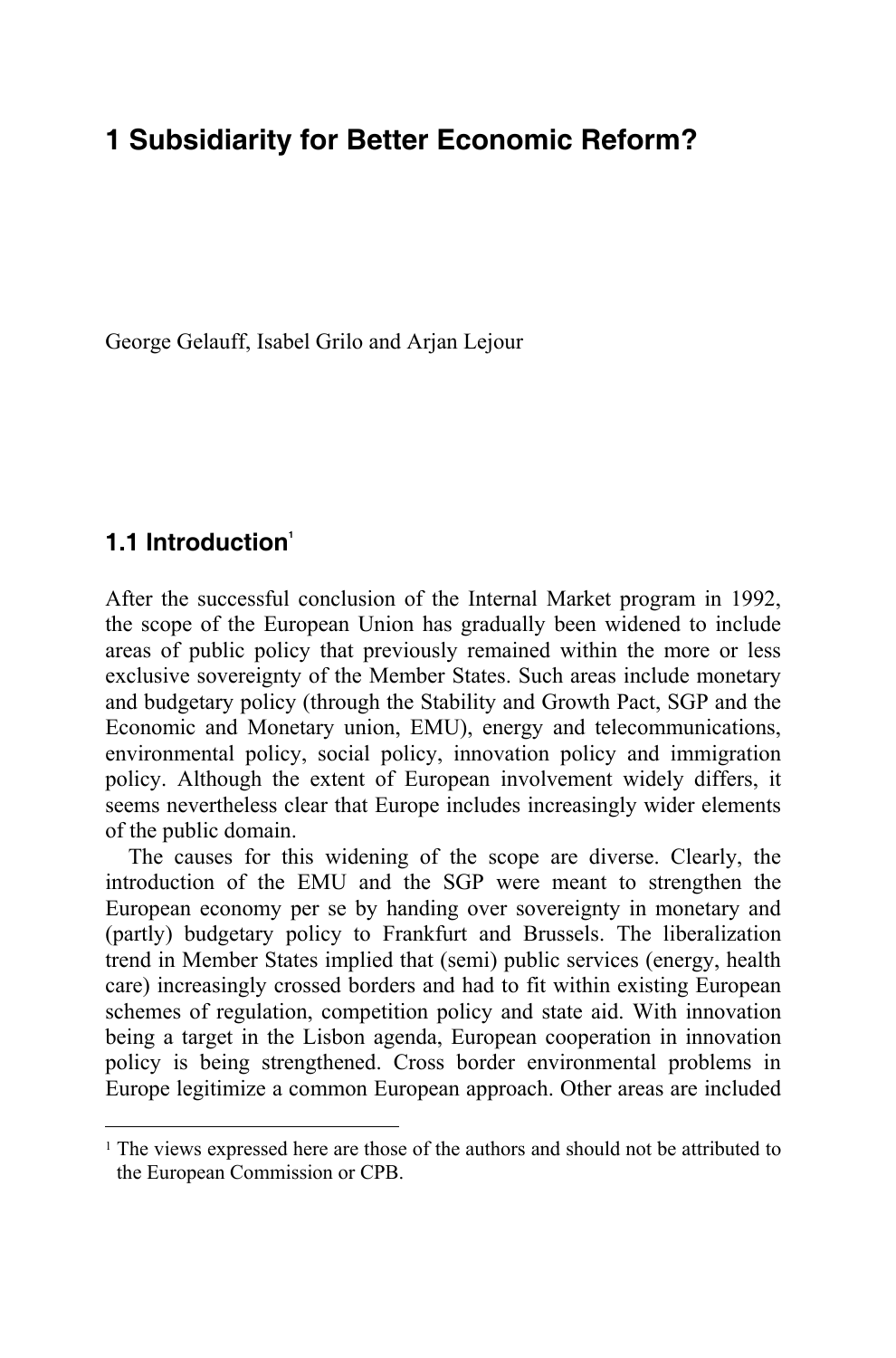in the European agenda to show European citizens that European integration is not simply an 'economic' affair, but it also addresses social concerns.

Whatever the causes of a more prominent role for Europe are, the consequences are clear: in their public policy making Member States increasingly cooperate. Although this brought new 'softer' coordination mechanisms to the fore (such as the open method of coordination), it nevertheless implied that to some extent Member States relinquished part of their national sovereignty in such areas. This process has proceeded considerably. The tendency appears to be that if there is a 'European problem' (meaning a problem that regards all Member States) European solutions are to be considered.

However, from a strictly economic perspective this *Europeanization* of public policy is not necessarily justified. The desirability of further European policy actions is guided by the subsidiarity principle. Article 5 of the 1997 Treaty of Amsterdam states: "In areas which do not fall within its exclusive competence, the Community shall take action, in accordance with the principle of subsidiarity, only if and in so far as the objectives of the proposed action cannot be sufficiently achieved by the Member States and can, therefore, by reason of the scale or effects of the proposed action, be better achieved by the Community." The dynamics of the division of labour between European and national authorities do not always follow the subsidiarity principle. In some cases, the prevailing policy agenda goes beyond what would be desirable from a strictly economic perspective. An examples concerns binding directives on labour standards (maximum working time or minimum rest periods), while empirical support for the risk of social dumping is hard to find.<sup>2</sup> In other areas more European involvement may be required than is currently considered. For instance, as part of the Lisbon process the open method of coordination has been applied to the 3% R&D target. However, international R&D spillovers may demand a stronger form of coordination for innovation policy.3

Also in political terms *Europeanization* has recently gained momentum in the public debate. In some circles, the negative outcomes of the referenda on the European constitution in France and the Netherlands were attributed to perceptions of too much involvement of Europe in national affairs. This would reflect the widely diverging views of European citizens on the desirability of European solutions for different policy areas, the distribution of effects among Member States, as well as the complex and heterogeneous policy momentum in different public domains. However,

 $\overline{a}$ 

<sup>2</sup> See CPB/SCP (2003) or de Mooij and Tang (2003). 3 See Falk et al. (Chapter 8) and Van der Horst et al*.* (Chapter 9).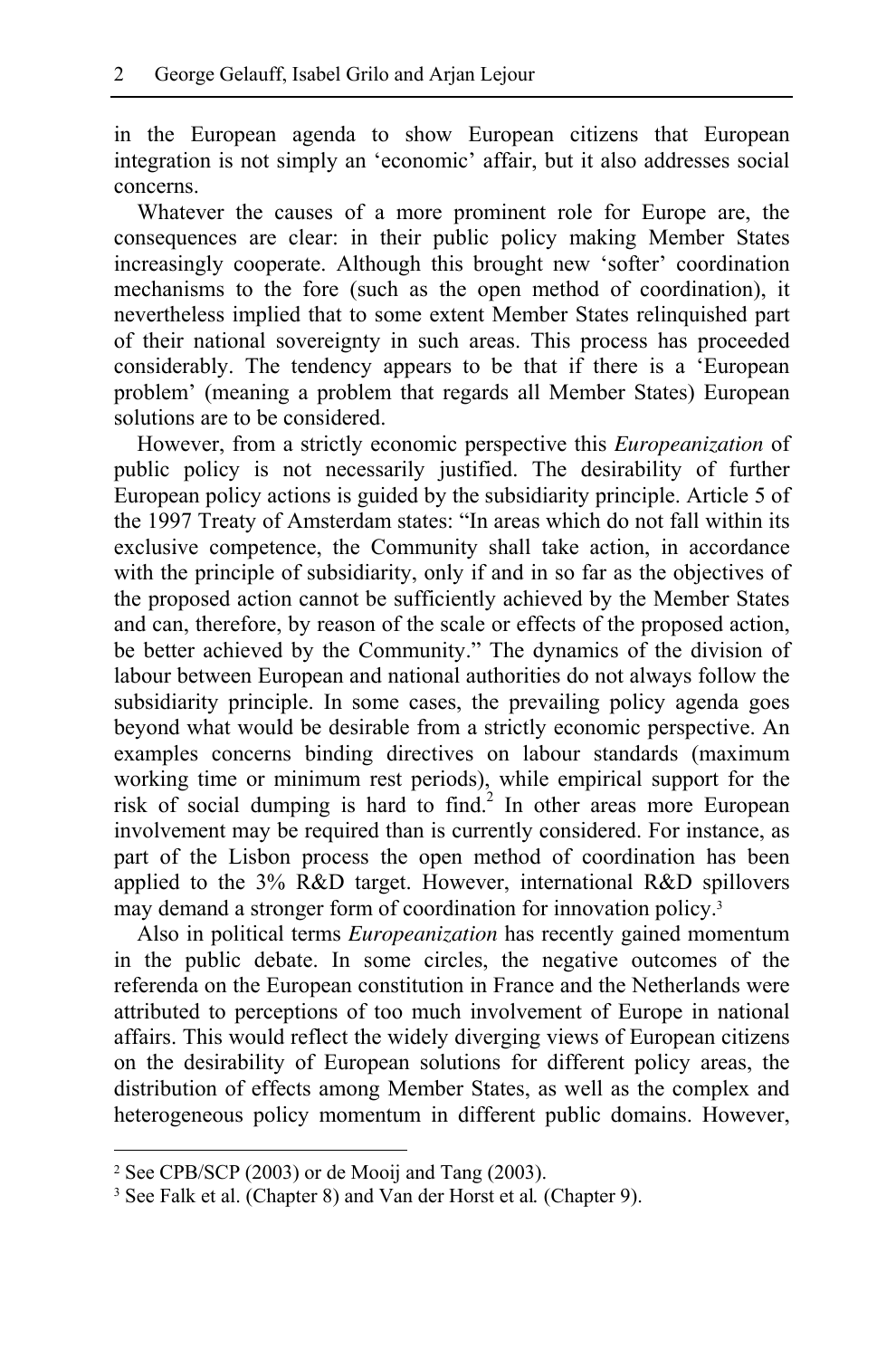Ahrens et al. (Chapter 3) confirm the findings of Alesina et al. (2001) that preferences of citizens in the EU15 are 'on average in line with an economically rational allocation of political domains to national and supranational decision levels'. They mainly observe controversies among citizens of the EU15 on policies relating to immigration, asylum and refugees, defence and the labour market. Yet, Ahrens et al. do find a significant difference between the EU15 and the new Member States, more precisely the EU10. Citizens in the new Member States have a stronger preference for centralization: they prefer EU decision making in 22 out of 25 policy areas, in contrast with 11 out 25 for citizens in the EU15. So as a consequence of enlargement the EU is confronted with increased heterogeneity.

The division of competences between the Union and the Member States becomes particularly important in economic reform areas. In these areas substantial policy adjustments take place, which frequently raise considerable challenges for policy makers. The New Lisbon Strategy for Growth and Jobs (EC, 2005) has a large potential to boost Europe's economic performance.<sup>4</sup> Yet, it requires considerable efforts to devise policy measures to realize that potential. That raises the question of subsidiarity: who has the main responsibility for initiation, design and implementation of reform policies, the Union, the Member States in their National Reform Programmes or both?

This book reviews subsidiarity in four economic reform areas: education and innovation; the Internal Market and agricultural policy; corporate taxation; and regional and transport policy. These areas cover a substantial part of the key areas of the renewed Lisbon strategy.<sup>5</sup> At the same time European policy making concerns such a broad range of policies that it is impossible to give a complete review. The four areas have been selected because of their policy relevance, because they raise interesting new issues concerning subsidiarity and because some economic research is under way to assess subsidiarity in these areas.

Moreover, the book takes an economic policy perspective. Authors use economic theory and empirical research in economics to analyse issues of subsidiarity. However, they leave technicalities aside and focus on policy relevant considerations. As such they aim at identifying policy options and policy relevant trade-offs that pertain to subsidiarity. This chapter

 $\overline{a}$ 

<sup>4</sup> Gelauff and Lejour (2006) calculate that if Europe would really reach the goals it set in 2000, Europe's Gross Domestic Product could increase by at least 12%.<br><sup>5</sup> Agricultural policy is not part of the reform areas covered by the Lisbon strategy

although the Common Agricultural policy has been recently reformulated.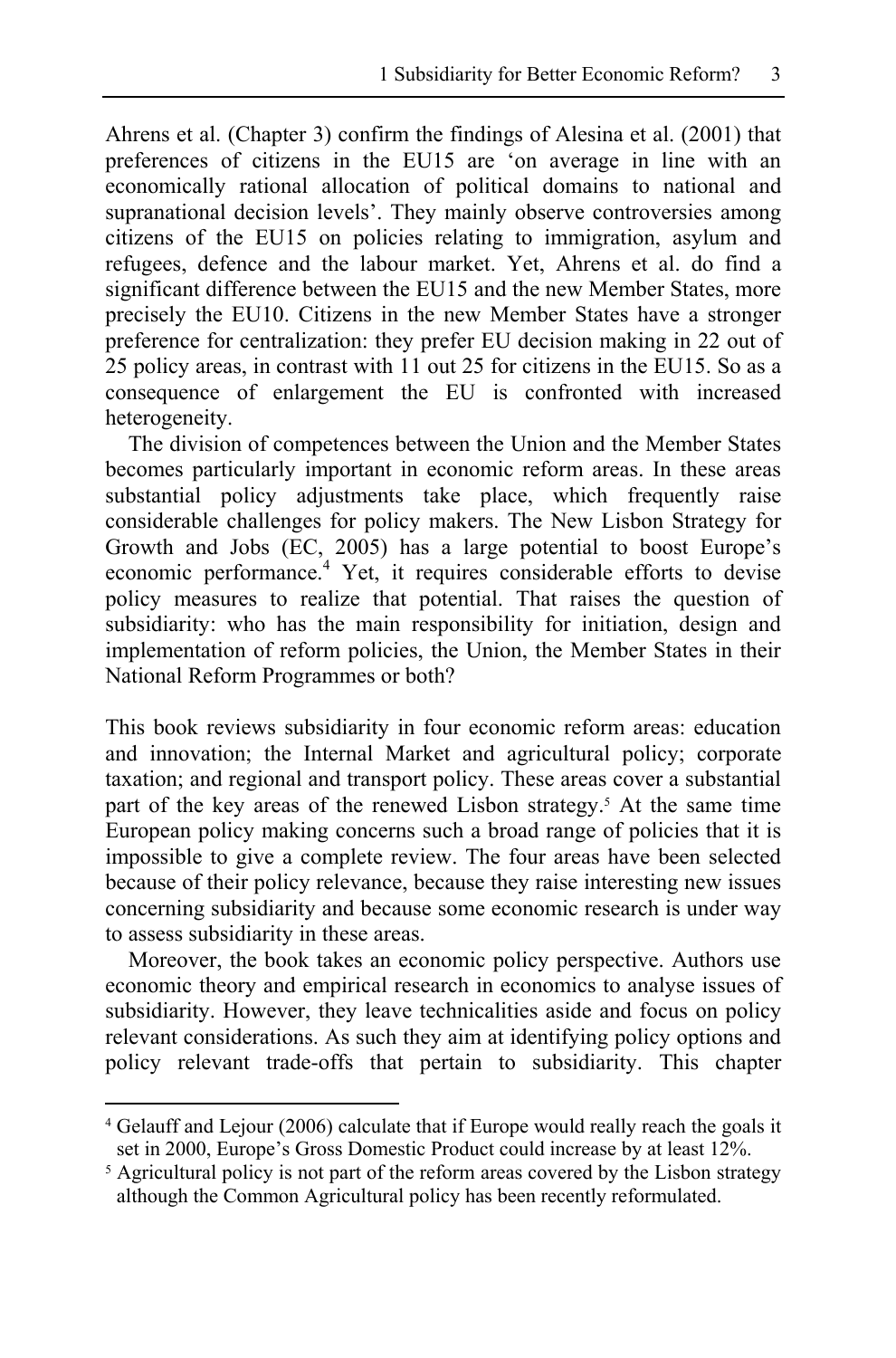continues with a brief discussion on the economic analysis of subsidiarity in the next section. Subsequently, in four sections it surveys the main lessons learned for each of the economic reform areas. The last section offers some general conclusions.

# **1.2 An economic perspective on subsidiarity**

Ederveen et al. (Chapter 2) present a framework for an economic analysis of subsidiarity. It starts with a functional test for subsidiarity, which centres on the trade-off between preference matching as a motive for decentralization and two motives for centralization: economies of scale and cross-border externalities. Heterogeneity of preferences among Member States is reason for decentralization of decision making in Europe. Yet, when the benefits of acting in common outweigh preference heterogeneity, economic analysis suggests that it is more efficient to shift decision power to a higher level. When policies are costly, for instance due to fixed costs, economies of scale are a reason to combine resources and act together. Common policies in international trade (WTO) or combined funding of large-scale research organizations are a case in point. Cross-border externalities arise when a Member State does not take into account that its policy has consequences for other Member States. These consequences may range from positive spillovers from R&D to negative spillovers from trade barriers in the Internal Market.

The differences that sometimes exist between the current practice and the desirable level of coordination according to the functional subsidiarity test raise the issue of the political economy of European coordination. Political economy considerations point at government imperfections or characteristics of the process of decision making in the EU as a second angle to review European coordination. Ederveen et al. include these considerations in their framework to assess subsidiarity. The functional subsidiarity test is based on the premise of benevolent governments and other public actors and on the absence of pressure groups. In reality public actors may not always act in the public interest but may pursue their own objectives, such as expansion of their influence or power. Also they may be (partly) captured by interest groups. Decentralization may then enable citizens to better control public actors or may discipline public actors through policy competition between jurisdictions. In contrast, effective monitoring by Member States may support centralization in the EU. In addition, policy learning may both benefit from experimentation among decentralized authorities and from information exchange and commitment building at a central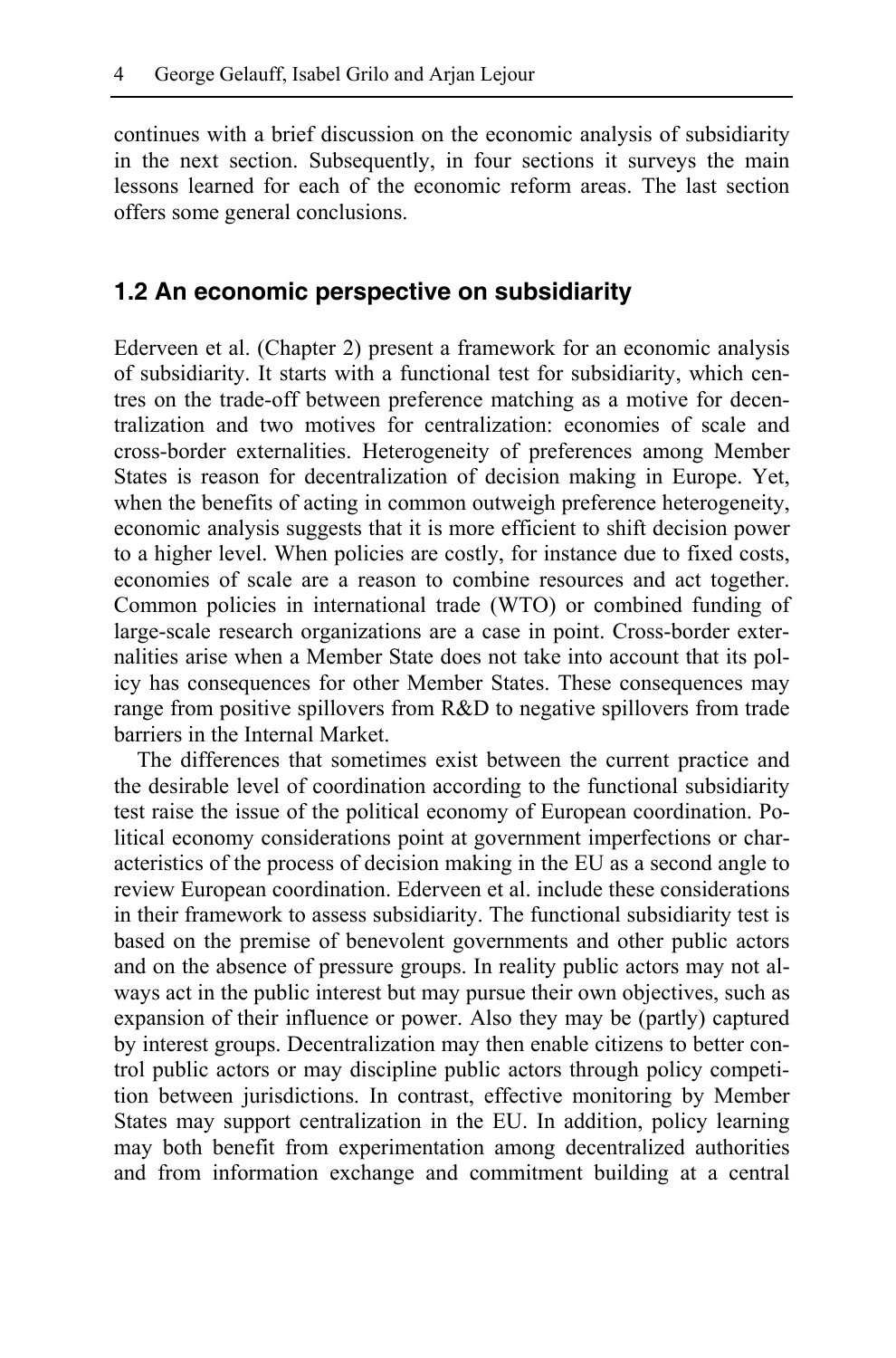level. Decision making at the centralized level comes with two main risks. Overprovision of locally beneficial policies may result, when decision making takes place under a norm of deference ("I'll-scratch-your-back-ifyou-scratch-mine"). Common pool problems arise, when Member States have an incentive to draw as much as possible on the common budget for projects that locally provide benefits. Decentralization may prevent these inefficiencies of centralized decision making.

Last but certainly not least, European coordination is a dynamic process. In the past various developments, such as increasing pressure on the environment, have called for a coordinated response. In the future, trends may affect the balance between centralization and decentralization in Europe. For instance, internationalization may affect economies of scale in innovation or may increase demand for internationally mobile employees. In addition, dynamic feedbacks exist between policy measures in different fields. Liberalization (for instance of energy markets or health care) brings policy areas within the confines of the Internal Market that previously were delivered by national public providers. Trends and dynamic feedbacks may intensify (diminish) external effects and economies of scale and thus may add to (limit) motives for European coordination.

# **1.3 Education and innovation**

In the field of education, subsidiarity primarily concerns higher education. Indeed, students mobility is likely to occur at significant intensity only at this level making potential cross-border externalities or economies of scale only relevant to higher education.6 In addition, higher education relates to innovation, because of the direct linkages between the two areas and their significance for productivity growth.

## **1.3.1 Higher education**

 $\overline{\phantom{a}}$ 

Van der Ploeg and Veugelers (Chapter 5) trace out a long series of reform measures in higher education. Governance of universities should provide more room for autonomy, for instance by allowing universities to set differentiated tuition fees. At the same time governance should raise accountability of universities, among other things by providing resources to university on the basis of academic excellence. Higher fees should increase

<sup>6</sup> At lower levels of education EU involvement may still be warranted to enhance policy-learning among Member States through open coordination processes.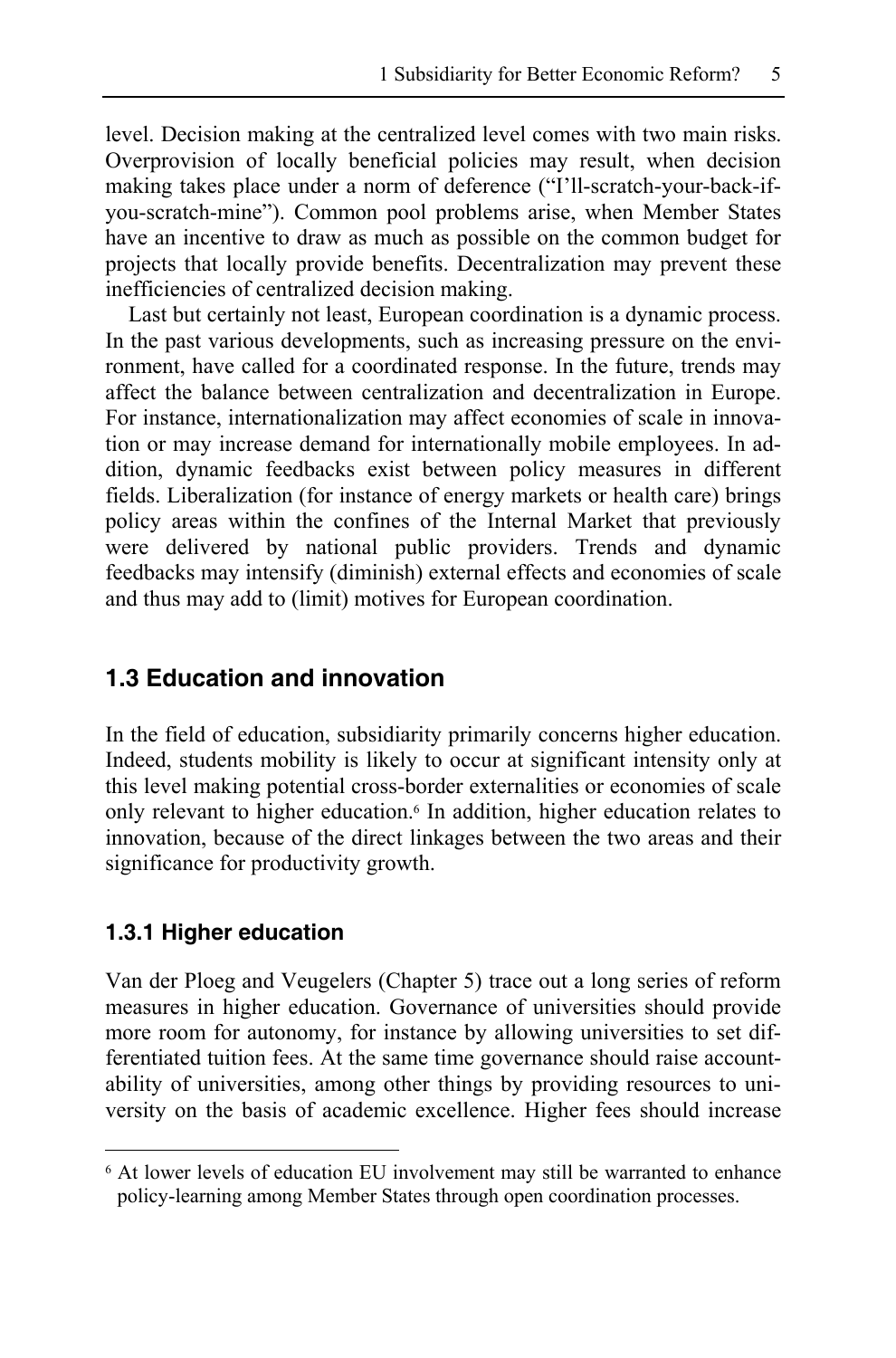private investment in higher education, in line with high and rising private rates of return, with income contingent loans providing insurance against the risk of income loss due to unemployment after graduation. As such, these reform measures primarily affect national institutions and are thus principally the responsibility of the Member States.

Competition between universities may enhance the quality of education. International competition in higher education points at a potential role for the EU. The main reason is that economies of scale and scope may characterize a European market for higher education (see Figure 1.1). To further integrate the Internal Market for higher education, Van der Ploeg and Veugelers recommend that besides facilitating policy learning, the EU should finance modernization activities by Member States and universities out of the Structural Funds. Moreover, the EU may increase the transparency of the higher education market by urging Member States to implement the Bologna reforms and by promoting cross-recognition of qualifications and a standardized system of quality indicators to evaluate universities. In that way, further transparency may stimulate student mobility, which would create a positive feedback on the process of competition and quality improvement as Figure 1.1 shows.



**Fig.1.1.** Interdependencies affecting the assessment of subsidiarity in higher education

However, Ederveen and Thissen (Chapter 7) find little empirical support for economies of scale in higher education. The quality of universities in a country is unrelated to the size of the population in that country. Since there is hardly any empirical evidence that larger countries provide better education, extending the higher education market to the EU as a whole is not guaranteed to increase quality.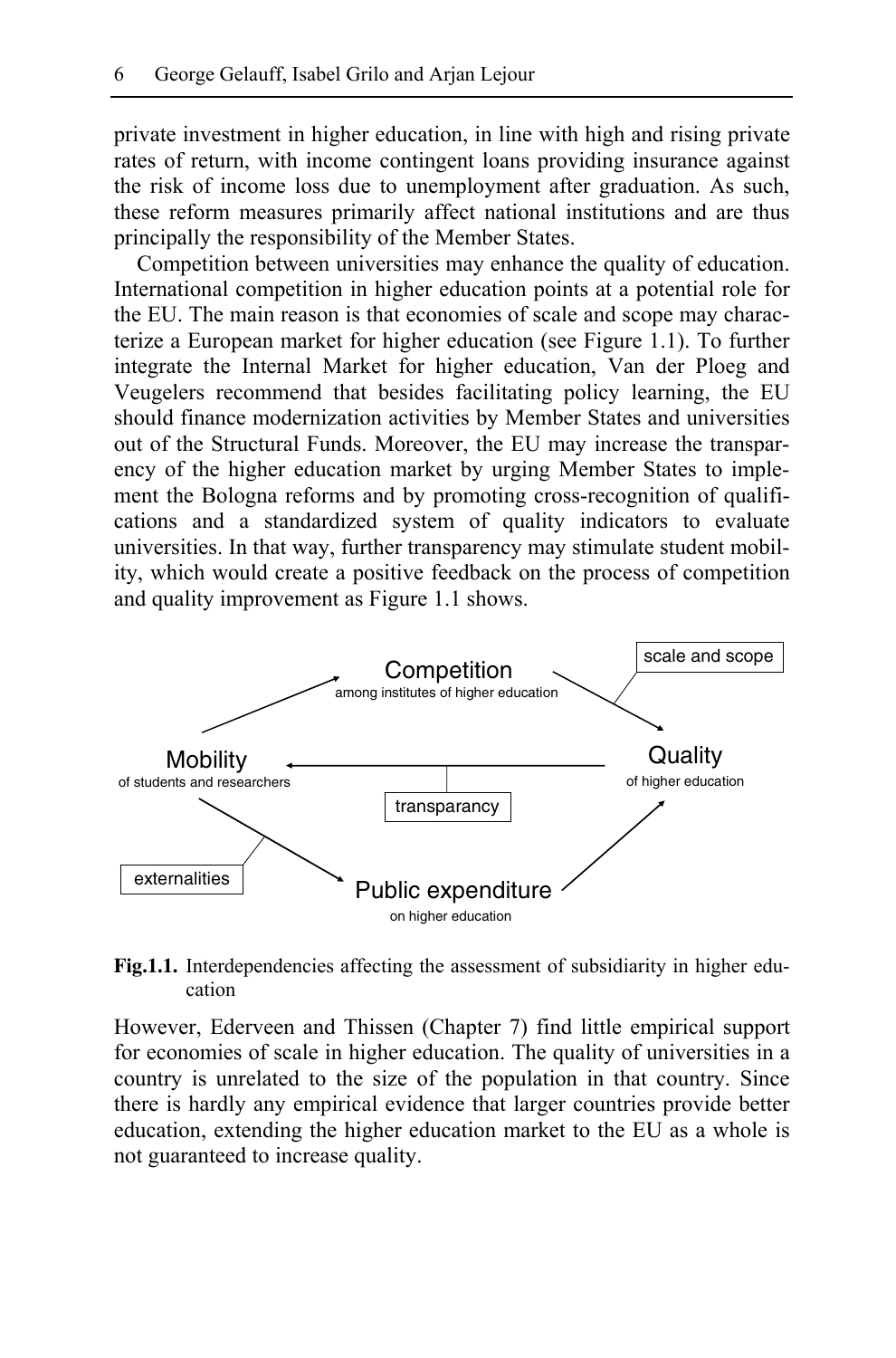Competition between universities only succeeds when students and researchers are sufficiently mobile to move to the best universities (Figure 1.1). Currently, mobility is rather low. Ederveen and Thissen find that geographical and cultural distance plays an important role for students who enrol as regular students in other European countries. Students prefer to study not too far from home. They also react to differences in quality, but the effect of distance is stronger.

At the same time international mobility may create free rider problems (Gérard, Chapter 6). Usually in the EU students only pay a (small) part of their education through tuition fees. In that case students, who study abroad and return home afterwards, benefit from investments by the foreign country in higher education, whereas the revenues in terms of increased human capital accrue to the home country. This generates an incentive for the home country to free ride on higher education facilities abroad, which restrains public expenditure in higher education (compare Figure 1.1).

The externality disappears when funding follows the students, i.e. when the choice of a student for a specific university abroad results in that university also obtaining the funding to finance the student's education. Gérard analyses a way to internalize the externality through internationally portable student vouchers. Gérard argues that vouchers could be organized through interjurisdictional cooperation between Member States, limiting the role of the EU to facilitating cooperation, for instance by providing a model treaty.

To completely remove the externalities the vouchers would have to cover the full cost of education. However that would give rise to an offsetting externality when after graduation students do not return to their country of origin. In that case the host country benefits from education financed by the home country. Indeed, evidence cited by Ederveen and Thissen shows that student mobility to some extent is a precursor of labour migration. Offsetting externalities may give rise to vouchers that not fully cover the cost of education or to obligations to refund vouchers in case of migration, as mentioned by Gérard. Increasing private returns on higher education that motivate a shift in higher education funding from public to private sources (see Van der Ploeg and Veugelers) also diminish the policy externalities.

All in all, intricate interactions between mobility, competition and public expenditure in higher education complicate the assessment of subsidiarity (see Figure 1.1). Currently, student mobility is low. This low mobility may originate from limited transparency or various national institutions that limit competition and investment in higher education. In that sense, pri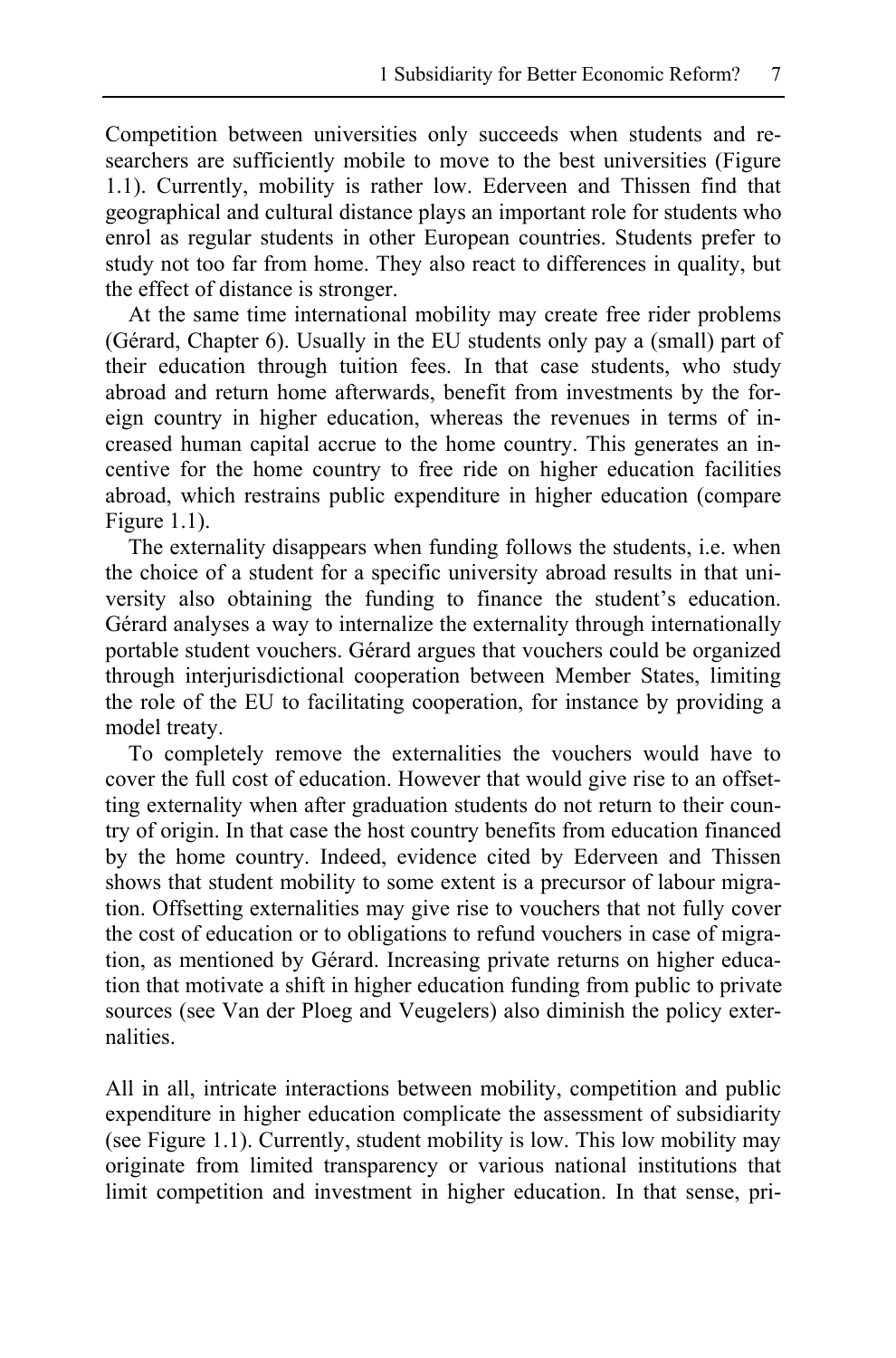marily national initiatives to reduce these barriers may generate positive feedbacks, which increase economies of scale and externalities and thus ask for further EU involvement.

#### **1.3.2 Innovation**

Higher education and innovation are linked because graduates from higher education perform R&D and other innovative activities. Gérard (Chapter 6) analyses one of these links in the context of factors mobility. The EU is already active in attracting mobile researchers to conduct research in Europe. However, efforts to stimulate the development of poor regions through innovation may intensify policy competition by Member States in an indirect way, since it will increase regional demand for researchers. That may ask for a stronger EU involvement in promoting innovation in poor regions through regional development policy. Hence, in this case a motive for centralization follows from the complementarity between research policy and regional policy.

Falk et al. (Chapter 8) review the extent to which economies of scale or cross-border externalities may manifest themselves in a broad range of policy fields related to innovation and where heterogeneity of preferences is dominant. They provide a taxonomy of policy domains according to these two dimensions and compare the actual allocation of policy competences with the theoretically preferred allocation. Some cases are straightforward, for instance economies of scale clearly concern large-scale R&D projects such as Galileo. Here centralization is warranted according to the subsidiarity principle. Yet, that still doesn't necessarily imply EU coordination: CERN is a primary example of mutual cooperation in a large R&D project. Also SME innovation policies clearly relate to the national or regional level, which would restrict the role of the EU to supporting policy learning and safeguarding the Internal Market. In some instances, EU initiatives appear to fail a subsidiarity test. For instance, the establishment of a European Institute of Technology is controversial from a subsidiarity perspective.

Van der Horst et al. (Chapter 9) search for empirical evidence on economies of scale or cross-border externalities in R&D. For the EU Member States plus the US, Van der Horst et al. find a positive association between the size of the economy and the share of public R&D in government expenditure. This might be an indication for economies of scale in public funding of R&D. The authors find an analogous association between the size of the economy and public funding of private R&D. In addition, they interpret a negative association between public R&D expendi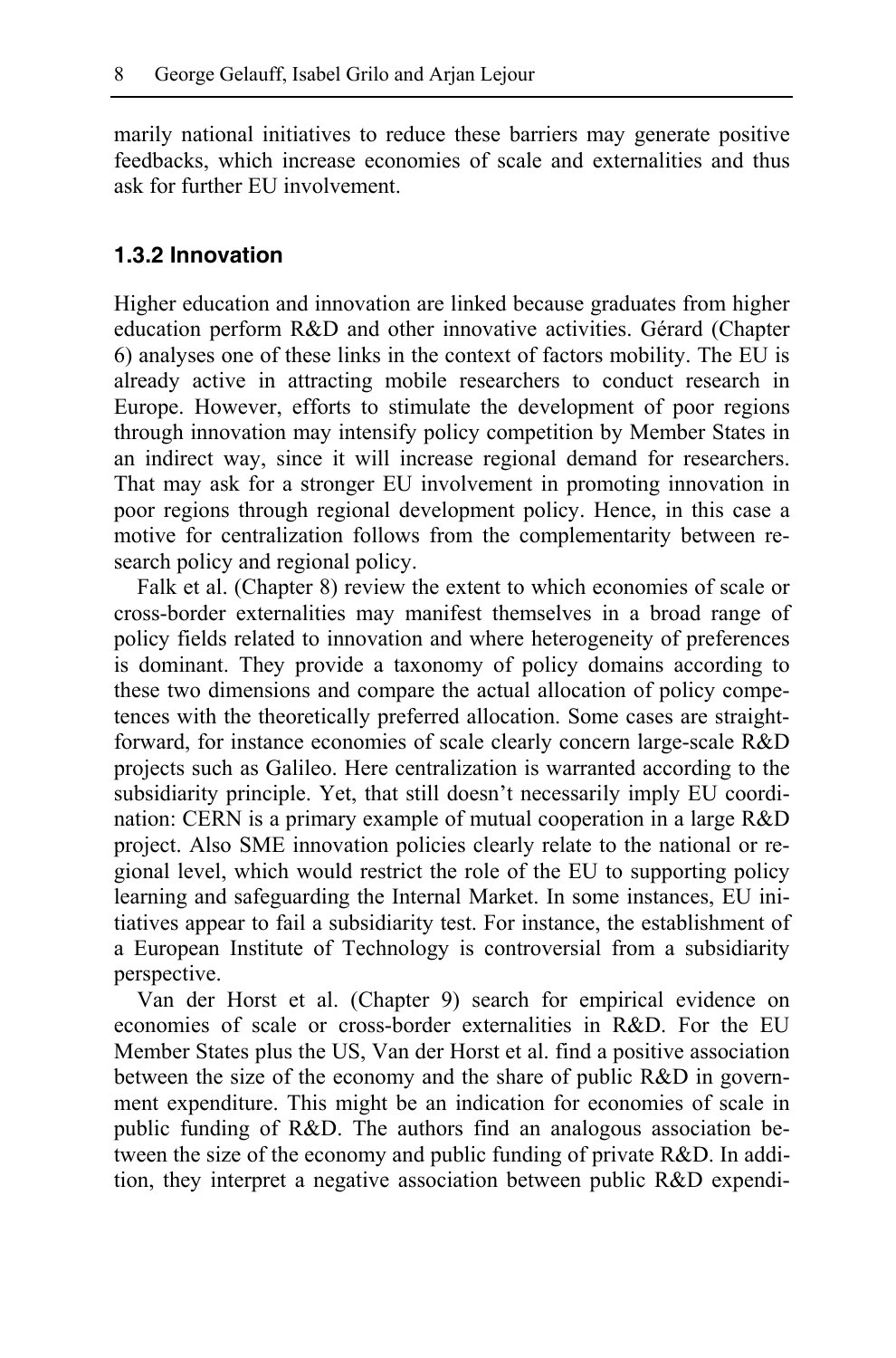tures and foreign ownership of patents as an indication of spillovers of public R&D abroad. That may point at cross-border externalities, which underscore centralization of public R&D at the EU level.

In contrast to these motives for European coordination, Van der Horst et al. draw attention to heterogeneity. This would point at the Member States as the most appropriate level for R&D policy. Heterogeneity pertains to the variety of objectives of public R&D among Member States and to learning from diversity. By consequence, subsidiarity in R&D indeed has to trade off economies of scale and cross-border externalities against diversity among Member States. On one innovation policy field, the Community Patent, the authors clearly argue for centralization from the perspective of subsidiarity. The authors suspect that the difficulties in establishing a Community Patent are the result of protectionism by Member States.

In general, Falk et al. and Van der Horst et al. show that it is impossible to assess subsidiarity at the level of innovation policy as a whole. It is necessary to make a careful assessment for each specific policy domain separately. As is the case for many other policies, the devil is in the detail.

# **1.4 The Internal Market and agricultural policy**

The contributions on Internal Market Policies concentrate on heavily regulated services such as network industries and banking (Chapter 10) and commercial services (Chapter 11). In addition, agriculture has been included under this heading, because it is linked to the Internal Market.

#### **1.4.1 The Internal Market for services**

Gual (Chapter 10) analyses the integration strategies in telecommunications, banking and electricity. In all these network sectors the appropriate level of regulation is a fundamental topic. The level of regulation and thus also integration should maintain a level playing field for all competitors and should also protect country-specific strategic interests to varying degrees. This could result in harmonization for some regulations and mutual recognition or host country rules in other domains. In banking, partial harmonization and mutual recognition dominates. In retail banking the use of host country rules could be improved to avoid protectionist devices. In telecommunications, Gual pleads for more use of the mutual recognition principle, which could trigger more competitive deregulation and the spread of best regulatory practices. In electricity, integration has been less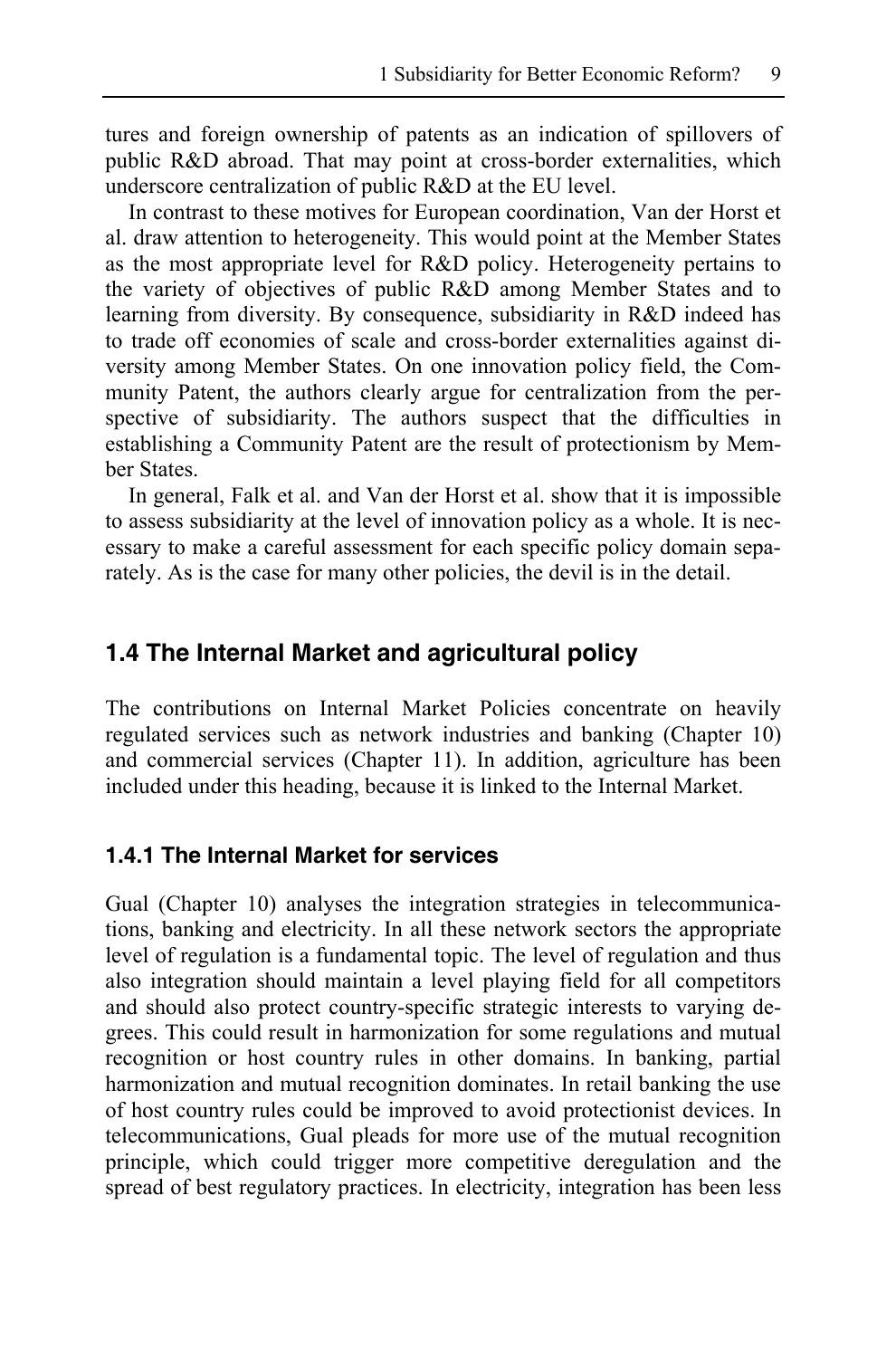successful. Gual advises more harmonization or regulatory practices with some host country rules in very sensitive sectors. The main message is that there is no single path towards deregulation and integration for the various network industries, and that integration is no goal in itself.

Lejour (Chapter 11) analyses the Internal Market for commercial services. At present services markets are hardly integrated although there are no formal trade barriers. The main reason are differences in regulatory practices which hamper cross border trade and foreign direct investment in these sectors. The chapter concludes that further integration is possible but that national practices on regulating services have to be shifted to the EU level to some extent. This shift makes it possible to internalize the negative effects of own regulatory standards on foreign service providers. However the benefits are not equally distributed over the Member States and Member States have different preferences for regulating services. Over time, the benefits of further centralization could increase, among other reasons, due to the globalization trend, the shift towards a services economy, and the tendency to regulate less in Europe.

#### **1.4.2 Agricultural policy**

The common agricultural policy covers a large part of the EU budget. Grethe (Chapter 12) concludes that the market policies in agriculture should still be a part of the EU budget, because shifting these to a lower level of government would disturb the functioning of the Internal Market for agriculture. The other important budget items are direct payments and rural developments policies. The analysis suggests that there are no clear economies of scale or internalization of externalities if these activities are conducted at the EU level. Because these policies are to a large extent a transformation of past market and intervention policies, it is understandable that these policies were part of the EU budget, but economic reasoning suggests that it is sensible to shift these policies to the Member States in the future. Common pool problems for rural development policies and direct payments in particular are also a reason to concentrate spending at the Member State level. In particular for rural development policies Member States could learn from each other about which policies work and which do not. The advantage of regional and national policies is that regions and countries could experiment with these policies. Involvement of the EU could be useful to create platforms to exchange information, practices and results in these areas.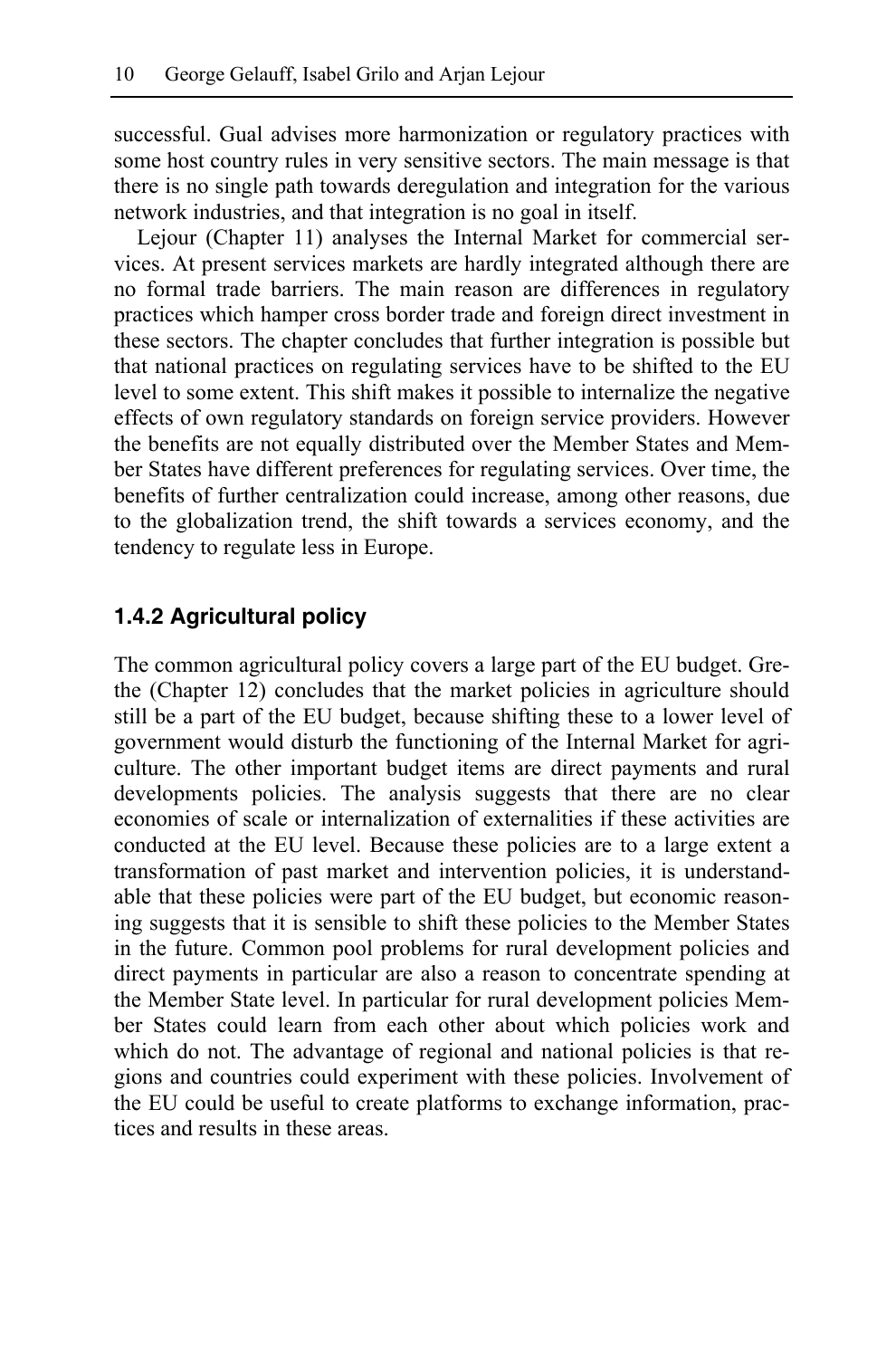# **1.5 Taxation**

 $\overline{\phantom{a}}$ 

Keen and De Mooij (Chapter 13) give an overview of the main arguments behind the criteria of functional subsidiarity in the field of taxation. The argument pointing at decentralization – heterogeneity of preferences – is clearly recognized. Indeed, the differences across countries in preferences for government expenditure<sup>7</sup> lead naturally to differences in revenue needs and therefore to different choices in taxation. This link is further exploited by Pouget and Stéclebout-Orseau (Chapter 16) who look at the implications of tax competition in the presence of heterogeneous preferences for public goods.

On the pro-centralization arguments Keen and De Mooij review the presence of fiscal externalities and its possible forms as well as its likely welfare implications. The existence of scale economies, mainly recognized in the administration and compliance domains, is presented as playing a rather modest role, leaving the bulk of the justification of a possible need for coordination to the presence of externalities. Among the various forms of externalities the one arising from "base snatching" and the consequent tax competition leading to lower rates is seen as deserving particular attention in the context of capital income taxation, due to the high mobility of capital relative to labour. For this reason, the pros and cons of tax competition become a crucial element when discussing the merits of some form of centralization in capital taxation. Keen and De Mooij discuss some of the arguments in favour of tax competition, in particular due to its role as a disciplining device.

By confronting the lessons from the theoretical and empirical literature on fiscal federalism with the EU experience in the area of tax policy coordination, Keen and De Mooij give an appraisal of what they see as successes in the EU efforts to coordinate tax policy, namely in the area of the value added tax. However, they suggest that this may have come at the expense of sufficient effort to address the coordination of capital income taxation in earlier stages of the EU. As a lesson to future unions, Keen and De Mooij suggest that capital tax coordination is better dealt with in early stages when membership is more homogeneous and lobby interests are weaker.

The three chapters following Keen and De Mooij's look into detail at corporate taxation, arguments in favour or against tax coordination and the specificities such coordination should take.

<sup>7</sup> These differences in preferences for government expenditure items have been discussed for the fields of education and innovation in Chapters 5-9.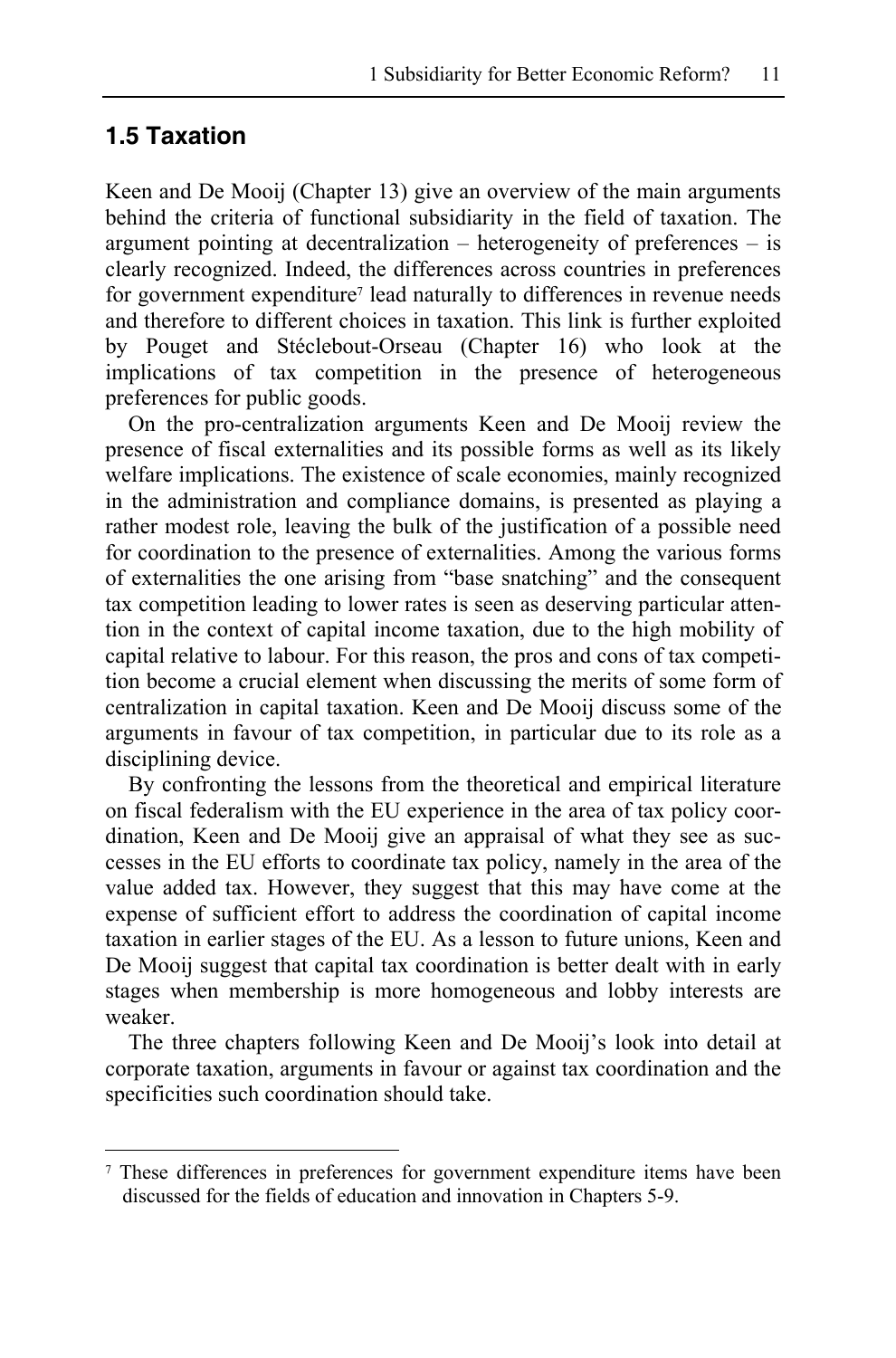Cnossen's Chapter 14 goes the furthest in dealing with the specificities of corporate tax coordination. Though acknowledging the potential role of tax competition as a disciplining device, Cnossen does not view tax competition as wholly beneficial, in line with Keen and De Mooij, and argues for a gradual, bottom-up and partially reversible coordination over a topdown harmonization approach. He also stresses the importance of a broadly based approach encompassing the taxation of all forms of capital income rather than a narrow coordination of corporate profits. More precisely, Cnossen proposes an agenda for capital income taxation coordination in five sequential steps whose final completion would lead to a European capital income tax. However, he recognizes that this last final step is, in the present circumstances, unfeasible. His agenda's measures aim at mitigating the distorting effects on corporate financing and investment caused by the differential in corporate and personal income tax rates and at reducing incentives for transfer pricing manipulation and thin capitalization.

Van der Horst (Chapter 15) addresses specifically the externalities associated with the two main "parameters" of corporate taxation: tax rates and tax base. The economic effects and the distributional implications of tax reforms are then investigated by assessing the sign and size of spillovers associated with unilateral tax policy and by factoring in the scale economies for firms allowed by tax base consolidation using a general equilibrium model. These exercises lead to an assessment of the benefits/costs of tax rate harmonization and/or tax base consolidation. Van der Horst's simulation exercises point at limited gains from tax-base coordination. Simulations on the consolidation of the tax base via formula apportionment suggest very uneven economic effects both across and within countries with small overall gains leading to the suspicion that the details in the design of such consolidation may in the end determine whether such gains materialize. In a far-reaching scenario were tax rate harmonization adds to tax base consolidation an overall gain would occur accompanied by large variation across countries with small tax base countries losing. This result suggests that consolidation combined with tax-rate harmonization could pass the subsidiarity test if complemented with a proper redistribution scheme. Tax rate harmonization without tax base consolidation does not seem to be a useful strategy because simulations suggest that, starting from the present situation, further tax rate competition would hardly decrease rates, therefore casting doubts on a "race to the bottom".

Pouget and Stéclebout-Orseau (Chapter 16) devote their attention to the implications that corporate tax competition has for the composition of public spending. The authors question the standard argument that tax competition is harmful because it erodes tax revenues and therefore the govern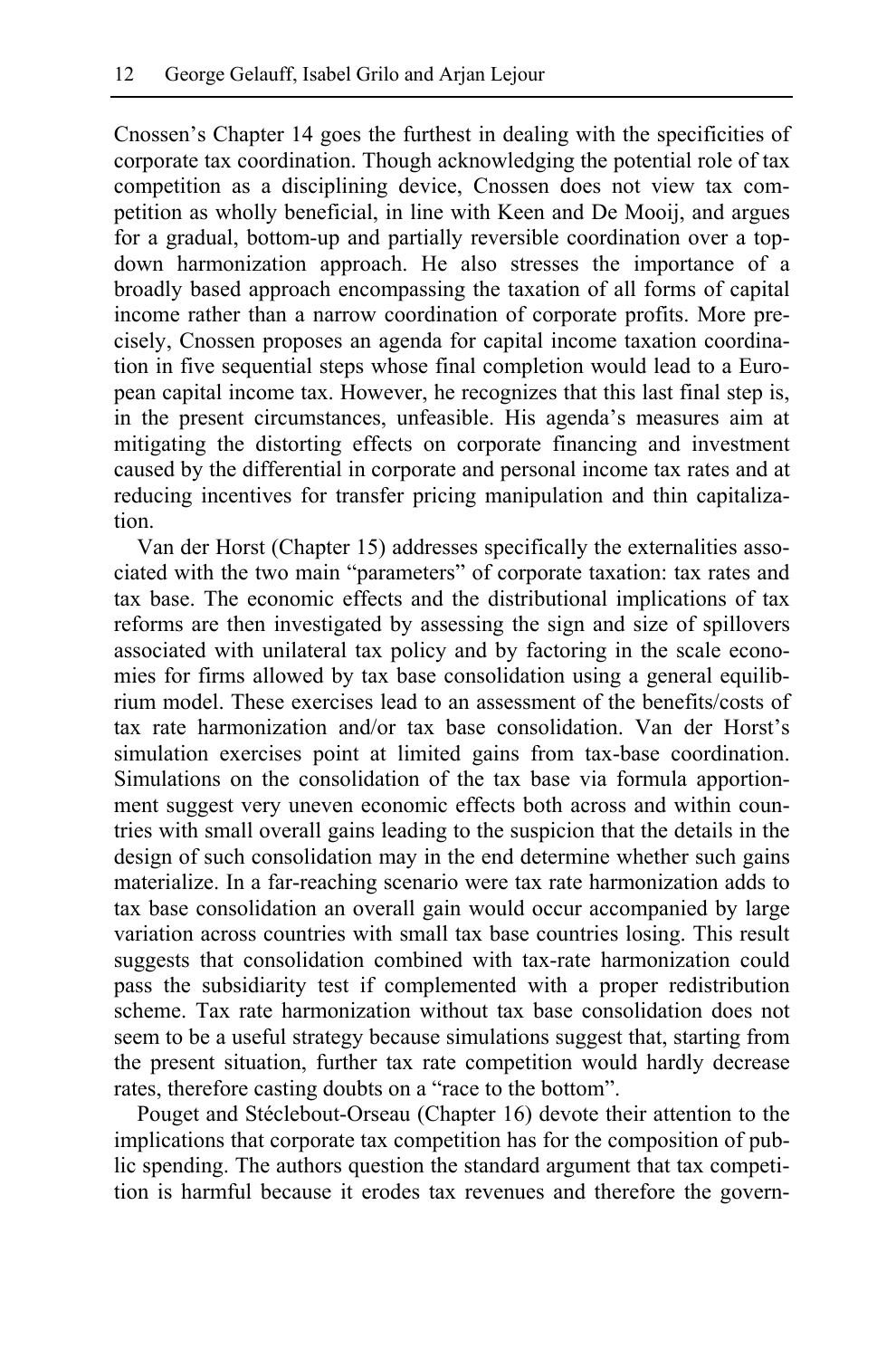ment's ability to produce the optimal level of public good. Instead, they turn to the more subtle concept of distortions in the composition of public expenditure. These distortions are caused by the existence of a second dimension of competition: the provision of a productivity-enhancing public good as a means to attract investment and consequently a broader tax base. Interpreting increased tax competition as the result of easier profit shifting, they find that tighter tax competition leads governments away from productivity-enhancing spending. Conversely, tax-rate coordination would not only lead most countries to increase their statutory corporate tax rates, but also foster a re-allocation of public expenditure in favour of productivityenhancing spending. Although the welfare and policy implications of this corollary are not directly addressed in the chapter, a move away from expenditure in fields such as health and social transfers may have a negative impact on households. However, as the authors recognize, further investigation would be necessary to assess this intuition.

# **1.6 Regional and transport policy**

Regional policy takes subsidiarity a step further than the levels of the Union and the Member States to issues concerning decentralization to the regional level. Transport policy has a regional dimension as well.

# **1.6.1 Regional policy**

Begg (Chapter 17) discusses the rationale for an EU regional policy. Regional policy is the mainstay of cohesion policy, the aim of which is to improve the competitive position of regions. Although redistribution, in the sense of improving the current incomes of poorer citizens, is not the aim of cohesion policy, in practice the richer Member States transfer resources to the poorer ones in this way, a rather clumsy way to redistribute income, as Begg states. Cohesion policy is, along with the Common Agricultural Policy, the most important budget item of the EU. For some (poorer) Member States the payments can add up to a few percentage points of GDP each year. Structural Funds' spending is not limited to the poorer Member States, but also goes to poor regions in rich Member States. For the latter case Begg doubts the rationale for EU intervention for two reasons. First, richer countries have the funds to finance regional policy themselves. Second, assignment of regional policy at the Member State level may give a better match with regional preferences and there are lower transaction costs involved.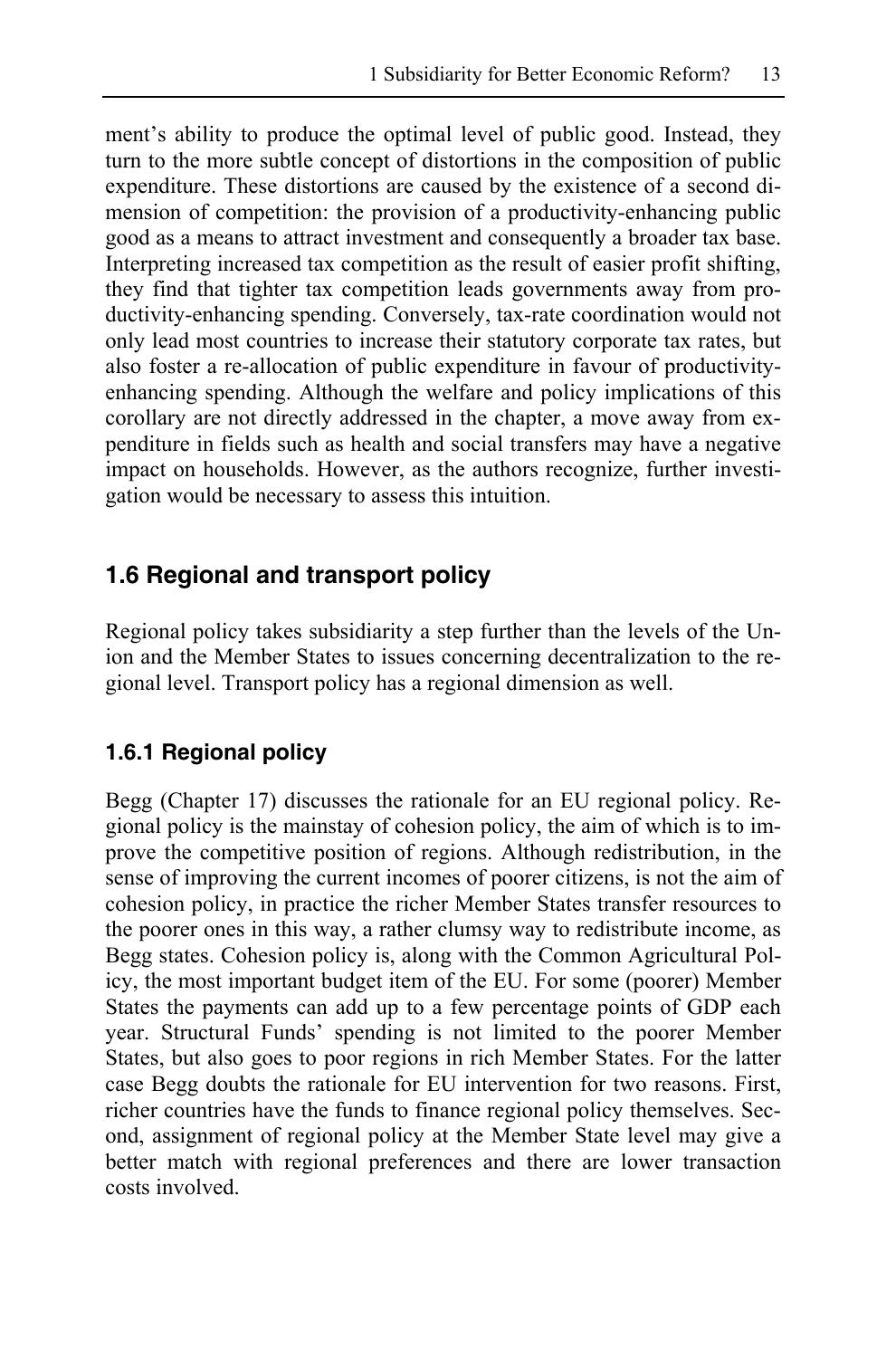Begg argues that the case is different for Structural and Cohesion Fund payments to poorer Member States for at least three reasons. First of all, the poorer countries have fewer funds available. The transfer of resources has to be orchestrated by a higher level of government. Second, a higher level of government can more easily handle the competition between regions to improve competitiveness. Third, the higher government level can impose governance conditions such that support is used appropriately. This could also stimulate and help poorer Member States to develop their institutional capacity. Although cohesion policy is in principle temporary - it finishes when poorer countries catch up - Begg foresees a resilience of cohesion policy for constitutional and political economy reasons.

Overall Begg suggests that a nuanced approach is needed: there are sound arguments for either or both of the EU and Member State levels having a role. The balance of these arguments is also affected by the disputed effectiveness of cohesion policy, as the empirical evidence is mixed and inconclusive about the ability of regional policy to have an enduring effect on regional prosperity. However, most of these evaluation studies have their limitations as well.

Fenge and Meier (Chapter 18) add another argument to the rationale for an EU regional policy, which is not based on altruistic motives of the richer Member States but on their self interest. They argue that EU regional policy can be used as a means to prevent 'immigration into unemployment'. Transfers to poor EU countries that support infrastructure investment make staying in these countries more attractive and allow them to catch up faster. High wage countries are interested in spending money in this way to avoid immigration that raises unemployment of natives in an inflexible labour market. Concerning the structure of regional policy, donating countries prefer matching grants for investment in infrastructure to unconditional grants or wage subsidies. Investment subsidies lead to faster wage growth in the poor Member States of the EU, which reduces both migration flows and unemployment in the immigration countries. Bilateral agreements between high and low wage countries will not be efficient, because the high wage countries do not take the benefits of less immigration to other high wage countries into account. This externality has to be dealt with at the EU level. Fenge and Meier do not distinguish different regions in the low and high wage country. In their view regional policy does not aim at reducing disparities. The only reason to choose public investment is that this is more effective in their model than redistribution in the form of wage subsidies.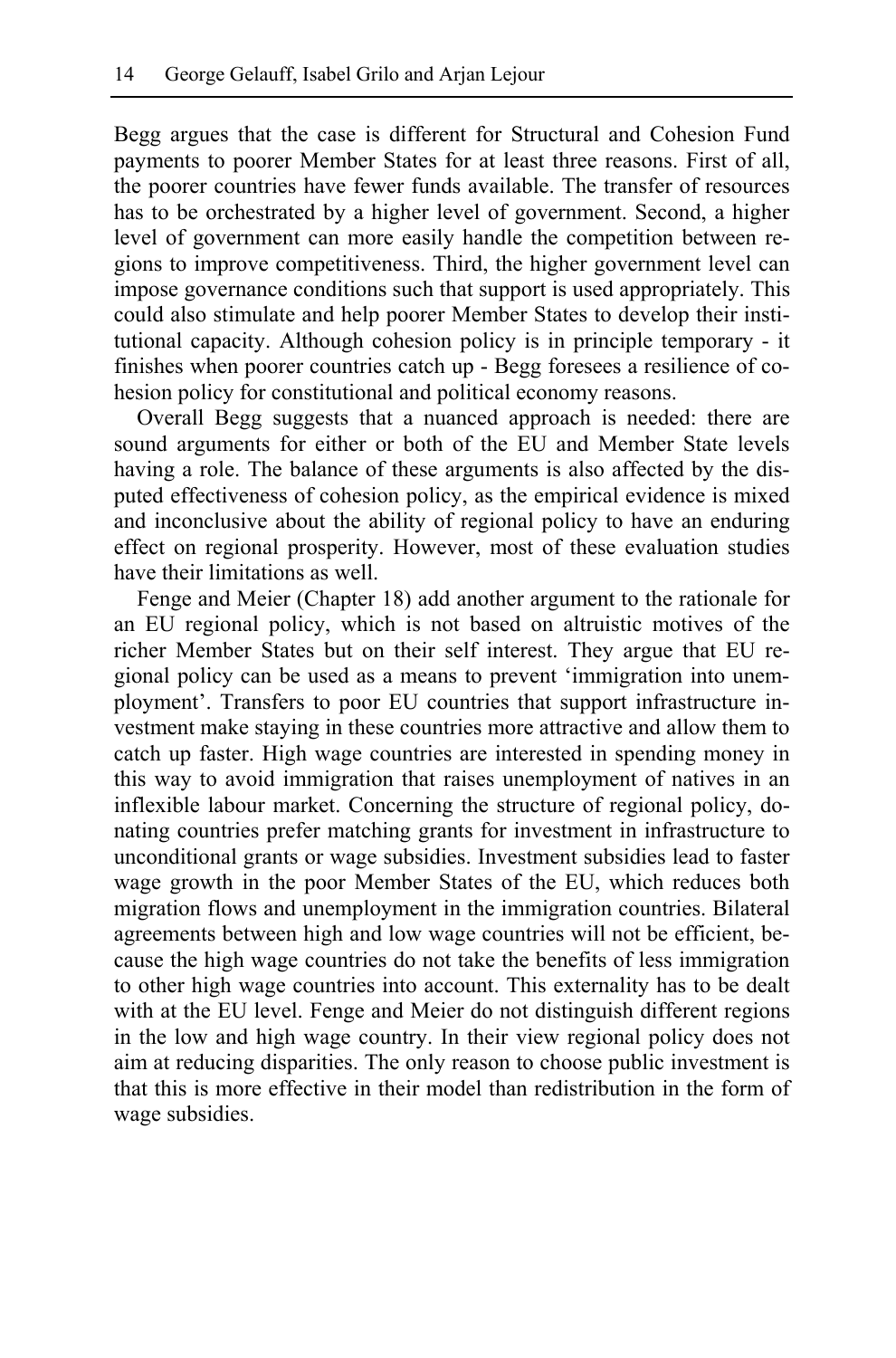#### **1.6.2 Transport policy**

De Borger and Proost (Chapter 19) study the role of the EU in transport policy, in particular in providing transport infrastructure, and the interaction with instruments to price the use of the infrastructure. First, they conclude that the desirability of European funding for infrastructure projects crucially depends on the importance of cross-border transport. Subsidies are not needed from an efficiency viewpoint if there is no transit transport. Second, they show that countries will charge excessively high tolls and strongly under-invest in transport capacity, if they are allowed to determine tolls for the use of their infrastructure. This conclusion only holds if Trans European Networks are interpreted as serial transport corridors (which is often the case for railways and canals) and not as parallel corridors (often the case for roads). To avoid high tolls, insufficient investment and large welfare losses, it is better for the EU not to allow Member States to freely decide on tolls at all in the serial case. The third conclusion is that the EU should also intervene in providing infrastructure for serial transport corridors, because capacity is underprovided. De Borger and Proost suggest linking the provision of financial support to marginal social cost pricing by the Member States. According to their calculations subsidies should depend positively on the share of trans-border transit through the country and on the degree of scale economies in capacity provision, and negatively on the cost of public funds.

De Borger and Proost focus on serial corridors. Their conclusions suggest that the EU has a substantial role in developing infrastructure and the pricing of railways and canals. In the case of roads drivers have often more alternatives over parallel roads such that the external effects of Member States policies are much smaller.

## **1.7 Conclusion**

Can the application of the subsidiarity principle be helpful for developing economic reform policies in line with the Lisbon agenda? There is no easy answer to this question. An overview of all contributions in this book yields a number of general conclusions for specific policy fields. The pros and cons of acting in common in Europe as well as a number of caveats are also suggested. In particular, the contributions in this book pinpoint the following difficulties:

1. In a number of cases political economy arguments add to the explanation of the current division of responsibilities between the Union and the Member States. For instance, juste retour arguments, lobbies, pol-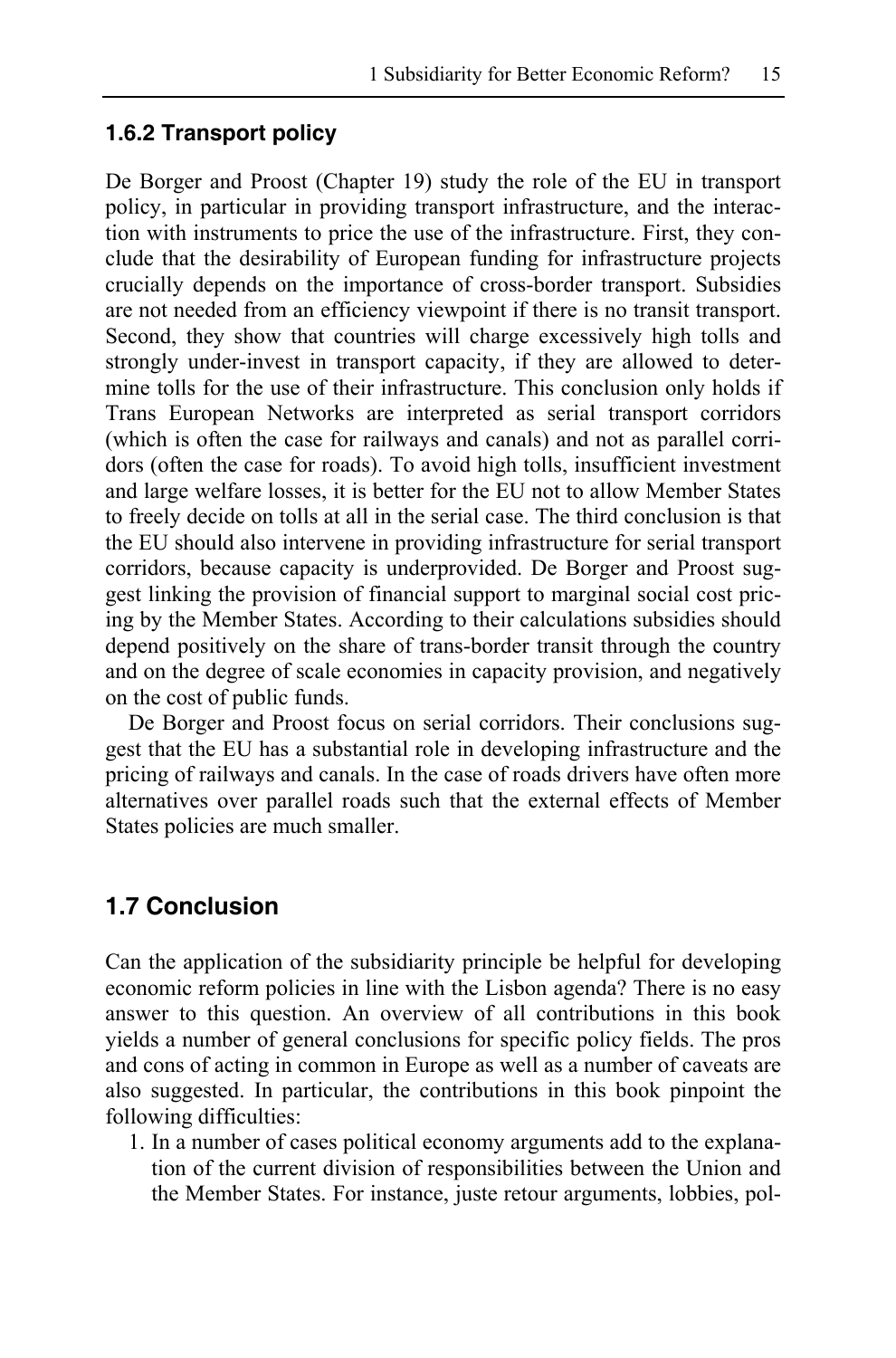icy learning and path dependence to some extent affect agricultural and cohesion policy.

- 2. Often the devil is in the detail. The assessment of subsidiarity depends on specific characteristics of a policy area and on complex interactions between determinants of economies of scale or cross border externalities (see for instance Section 1.3). Hence, general statements about too much or too little Europe are hard to substantiate.
- 3. Subsidiarity does not always imply a clear-cut division of responsibilities. In several cases the EU and the Member States may act together. Policy learning through the open method of coordination is a straightforward example.
- 4. Subsidiarity is a dynamic process: change is driven by various trends. Diversity leading to more heterogeneity is one of these. Diversity relates to the increasing number of Member States and differences in their economic structures. That would require more decentralization to match local preferences. Moreover, the globalization trend could have substantial effects on economies of scale and externalities related to size.
- 5. Changing circumstances may require abandoning earlier policies for centralization. Yet, this may be difficult, because for some Member States more will be at stake than for others (see for instance Grethe, Chapter 12). That underscores the option value of waiting and the use of sunset clauses (Oosterwijk, Chapter 4).

In spite of these difficulties we can draw some conclusions from the application of the subsidiarity principle on education and innovation; the internal market and agricultural policy; corporate taxation; and regional and transport policy.

The quality of higher education and thus human capital has to be improved if the EU is to reach its ambitious Lisbon goals. Here is a possible role for the European Union. Increasing mobility of students could lead to more competition and possibly higher quality in education. Moreover, the European Union could act as catalyst for the Member States' reforms of the higher education sector. The analysis of R&D policies shows that there are clearly defined roles for the Member States and the EU. The EU has a role in funding public R&D and in subsidizing private R&D, because of the externalities involved and the potential benefits of economies of scale. Government support for R&D by small and medium size enterprises can be better conducted at the national or even regional level. These government layers have in general better information about local circumstances and there are no substantial cross-border externalities involved.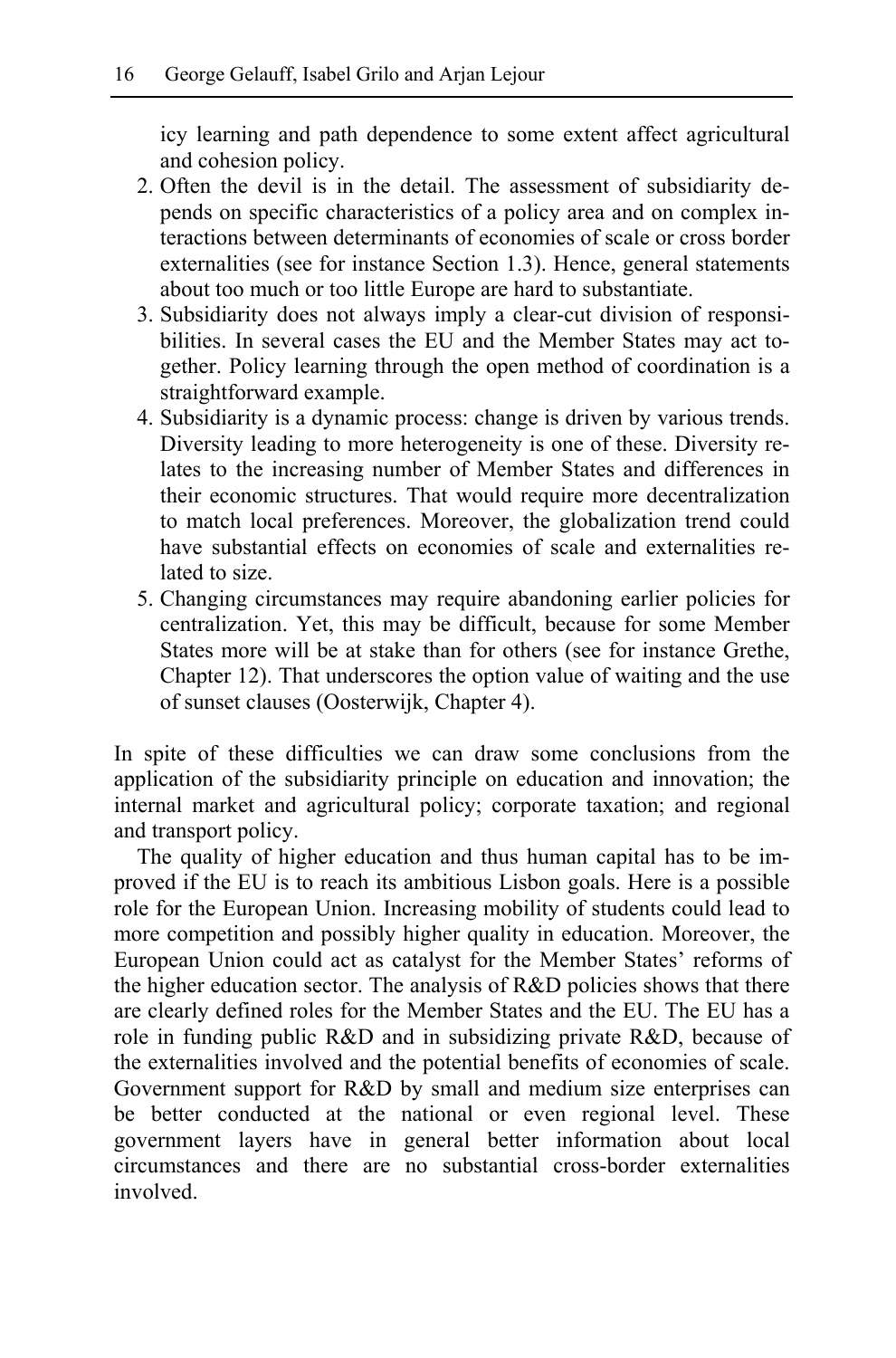With respect to Internal Market Policies, the analyses suggest that the common market for heavily-regulated and commercial services could be improved, because of the external effects of national regulatory practices. Concerning the common agricultural policy, rural development policies and direct payments can be better carried out by national or regional government layers. Although the current divisions of tasks between the EU and the Member States can be understood from the past, EU involvement in rural development and income policies is overall inefficient and could lead to crowding out of EU budgets. EU involvement should be limited to market policies and agri-environmental policies that address cross-border externalities.

In earlier stages the EU has been successful in coordinating value added tax policy, but not in the coordination of capital income taxation. This book argues for further coordination of capital income taxation. Although a step by step approach seems to be advisable, the benefit of coordination probably only appears if tax rates and the tax bases for capital income are coordinated. However, tax coordination does not curtail policy competition. Member States are still able to compete with productivity-enhancing public spending such as infrastructure, to attract economic activity.

The EU has also a clear role in regional policy, as long it is directed to regions in poorer Member States. These states often lack the financial and institutional capacity to develop the regional economy and the EU can handle competition between regions. It could also be in the self interest of richer Member States to stimulate the economy in poorer ones in order to avoid some undesirable consequences of massive migration. For the stimulus of poor economic regions in richer Member States, these Member States themselves could take the lead. The book also clarifies the role of the EU with respect to transport policy, in particular on Trans European Networks. For railways and canals, the so called serial transport corridors, the EU should take the lead in order to generate sufficient capacity and to avoid excess pricing. For road infrastructure this is different. Because of the many alternative parallel roads the Member States should take the lead.

Besides these conclusions, the contributions in this book have indicated at least two main directions for further research: empirics and political economy. Indeed empirically, much is still unknown about the optimal level of decision making in the EU. Often assessments of subsidiarity present a range of theoretical arguments related to the functional subsidiarity test. Yet, determining the position on the trade-off between decentralization and centralization and deriving policy options ultimately is an empirical question. Adding political economy arguments to the trade-off further complicates the assessment. Some authors (for instance, Oosterwijk, Chapter 4;